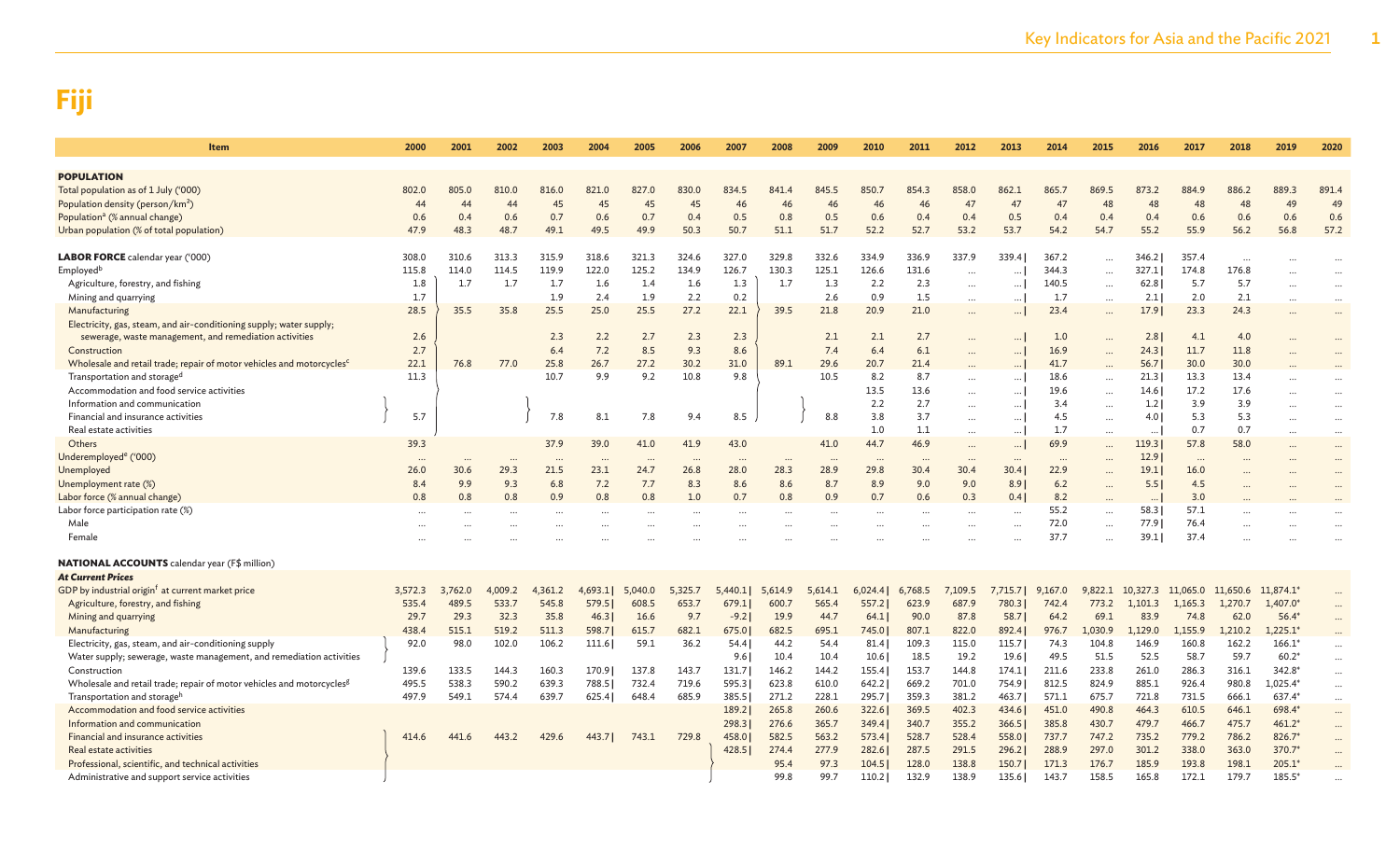| Item                                                                      | 2000     | 2001    | 2002      | 2003     | 2004     | 2005     | 2006     | 2007     | 2008      | 2009    | 2010     | 2011     | 2012     | 2013     | 2014     | 2015     | 2016     | 2017     | 2018                | 2019       | 2020     |
|---------------------------------------------------------------------------|----------|---------|-----------|----------|----------|----------|----------|----------|-----------|---------|----------|----------|----------|----------|----------|----------|----------|----------|---------------------|------------|----------|
| Public administration and defense; compulsory social security             | 597.6    | 620.0   | 661.0     | 738.3    | 754.11   | 766.0    | 884.3    | 271.3    | 300.9     | 317.9   | 300.4    | 437.4    | 464.1    | 511.2    | 678.9    | 741.2    | 760.6    | 830.1    | 926.1               | 864.4*     |          |
| Education                                                                 |          |         |           |          |          |          |          | 252.0    | 228.8     | 230.7   | 234.1    | 409.6    | 443.5    | 431.0    | 550.8    | 585.4    | 611.5    | 666.0    | 704.8               | 753.8*     |          |
| Human health and social work activities                                   |          |         |           |          |          |          |          | 98.9     | 81.8      | 91.0    | 92.6     | 138.0    | 145.6    | 152.4    | 184.6    | 197.9    | 191.3    | 185.0    | 218.9               | 242.8*     |          |
| Arts, entertainment, and recreation                                       |          |         |           |          |          |          |          | 131.1    | 16.7      | 19.4    | 20.01    | 21.6     | 23.0     | 24.2     | 27.3     | 27.7     | 32.5     | 32.0     | 32.2                | $33.8*$    |          |
| Other service activities                                                  |          |         |           |          |          |          |          |          | 109.1     | 110.3   | 109.5    | 113.9    | 109.7    | 109.3    | 88.0     | 91.5     | 97.0     | 97.6     | 104.9               | $105.1*$   |          |
| Activities of households as employers; undifferentiated goods- and        |          |         |           |          |          |          |          |          |           |         |          |          |          |          |          |          |          |          |                     |            |          |
| services-producing activities of households for own use                   |          |         |           |          |          |          |          |          |           |         |          |          |          |          |          |          |          |          |                     |            |          |
| Activities of extraterritorial organizations and bodies                   |          |         |           |          |          |          |          |          |           |         |          |          |          |          |          |          |          |          |                     |            |          |
| Gross value added at current factor cost   basic prices                   | 3,138.2  | 3.296.1 | 484.0     | 3.696.9  | 3.989.41 | 4.327.3  | 4.545.0  | 4.648.6  | 4.730.6   | 4.786.0 | 5,051.0  | 5.738.8  | 6.000.0  | 6,429.0  | 7.210.3  | 7.708.4  | 8,406.7  | 8.930.8  | $9.363.4*$          | 9.667.9    | $\cdots$ |
| Less: Imputed bank service charges                                        | 102.5    | 118.3   | 116.3     | 109.4    | 129.3    |          |          |          |           |         |          |          |          |          |          |          |          |          |                     |            |          |
| Taxes less subsidies on production and imports                            | 434.1    | 465.9   | 525.2     | 664.3    | 703.7    | 712.7    | 780.7    | 791.7    | 884.3     | 828.1   | 973.4    | 1,029.7  | 1,109.5  | 1,286.7  | 1,956.7  | 2,113.7  | 1,920.6  | 2,134.2  | $2,287.2*$          | 2,206.2    | $\cdots$ |
| Net factor income from abroad                                             | 38.1     | $-37.7$ | 10.8      | $-19.7$  | $-18.1$  | $-105.8$ | $-190.1$ | $-149.9$ | $-138.8$  | $-22.4$ | $-186.8$ | $-204.6$ | $-262.5$ | $-150.9$ | $-425.4$ | $-596.5$ | $-569.7$ | $-874.5$ | $-751.1*$           | $-973.7'$  | $\cdots$ |
| GNI at current market price                                               | 3,610.4  | 3,724.3 | 4,020.0   | 4,341.5  | 4,675.0  | 4.934.2  | 5,135.6  | 5,290.2  | 5,476.1   | 5,591.7 | 5,837.6  | 6,563.9  | 6,847.0  | 7,564.8  | 8,741.6  | 9,225.6  | 9,757.6  | 10,190.5 | 10,899.5* 10,900.4* |            |          |
| <b>Structure of Output<sup>i</sup></b> (% of GDP at basic prices)         |          |         |           |          |          |          |          |          |           |         |          |          |          |          |          |          |          |          |                     |            |          |
| Agriculture                                                               | 16.5     | 14.3    | 14.8      | 14.3     | 14.1     | 14.1     | 14.4     | 14.6     | 12.7      | 11.8    | 11.0     | 10.9     | 11.5     | 12.1     | 10.3     | 10.0     | 13.1     | 13.0     | 13.6                | $14.6*$    | $\cdots$ |
| Industry                                                                  | 21.6     | 22.7    | 22.2      | 21.4     | 22.5     | 19.2     | 19.2     | 18.5     | 19.1      | 19.8    | 20.9     | 20.5     | 19.8     | 19.6     | 19.1     | 19.3     | 19.9     | 19.4     | 19.3                | $19.1*$    | $\cdots$ |
| Services                                                                  | 61.9     | 62.9    | 63.0      | 64.3     | 63.41    | 66.8     | 66.4     | 66.9     | 68.2      | 68.4    | 68.1     | 68.6     | 68.7     | 68.3     | 70.6     | 70.6     | 67.0     | 67.5     | 67.1                | $66.3*$    | $\cdots$ |
| Expenditure on GDP at current market prices                               | 3,572.3  | 3,762.0 | 4,009.2   | 4,361.2  | 4,693.1  | 5,040.0  | 5,325.7  | 5,440.1  | 5,614.9   | 5,614.1 | 6,024.4  | 6,768.5  | 7,109.6  | 7,715.7  | 9,167.0  | 9,822.1  | 10,327.3 | 11,065.0 | 11,650.5            | 11,874.1*  | $\cdots$ |
| Final consumption expenditure                                             | 2,659.5  | 2,755.2 | 2.806.3   | 2,973.6  | 3.057.9  | 4.682.2  | 5,054.0  | 4,885.7  | 5,240.1   | 5,187.0 | 5.259.7  | 5,747.6  | 6.099.4  | 6,555.9  | 7.147.4  | 7,597.2  | 8.296.6  | 8,864.3  | 9,418.8             | 9,668.9    |          |
| Household final consumption                                               | 2,041.6  | 2,096.8 | 2,126.5   | 2,242.4  | 2,319.0  | 3,696.3  | 3,884.9  | 3,840.7  | 4,224.4   | 4,124.2 | 4,244.7  | 4,370.9  | 4,548.8  | 4,858.3  | 5,043.7  | 5,326.1  | 6,034.8  | 6,411.5  | 6,701.4             | 6,973.1    | $\cdots$ |
| NPISHs final consumption                                                  |          |         |           |          |          | 182.6    | 180.0    | 110.5    | 138.3     | 113.2   | 112.7    | 204.3    | 219.1    | 236.4    | 270.3    | 291.7    | 305.7    | 319.4    | 341.6               | 345.0      | $\cdots$ |
| Government final consumption                                              | 617.9    | 658.4   | 679.8     | 731.2    | 738.9    | 803.3    | 989.1    | 934.5    | 877.4     | 949.6   | 902.3    | 1.172.4  | 1,331.5  | 1,461.2  | 1.833.4  | 1.979.4  | 1,956.1  | 2,133.4  | 2,375.8             | 2,350.8    | $\cdots$ |
| Gross capital formation                                                   | 618.8    | 609.6   | 795.8     | 965.7    | 904.3    | 1,060.5  | 993.2    | 849.3    | 1,315.2   | 1,067.7 | 1,128.9  | 1,421.2  | 1,228.0  | 2,132.1  | 1,655.1  | 2,066.4  | 2,097.8  | 2,241.4  | 2,238.1             | 1,881.7    |          |
| Gross fixed capital formation                                             | 551.1    | 577.7   | 772.1     | 940.5    | 873.2    | 989.3    | 912.3    | 726.9    | 1.171.3   | 909.3   | 956.9    | 1.223.5  | 1.061.2  | 2.004.0  | 1.522.0  | 1.826.2  | 1.924.7  | 2.010.6  | 1.998.6             | 1.881.7    |          |
| Public                                                                    |          |         |           |          |          |          |          |          |           |         |          |          |          |          |          |          |          |          |                     |            |          |
| Private                                                                   | $\cdots$ |         |           |          |          |          |          |          |           |         |          |          |          |          |          |          |          |          |                     |            |          |
| Changes in inventories                                                    | 67.7     | 31.9    | 23.7      | 25.2     | 31.1     | 71.2     | 80.9     | 122.4    | 143.9     | 158.4   | 172.0    | 197.7    | 166.8    | 128.1    | 133.1    | 240.2    | 173.1    | 230.8    | 239.5               |            | $\cdots$ |
| Acquisitions less disposals of valuables                                  | $\cdots$ |         | $\ddotsc$ | $\cdots$ |          | $\cdots$ |          |          | $\ddotsc$ |         |          |          |          |          |          |          |          |          | $\ddotsc$           |            | $\cdots$ |
| Exports of goods and services                                             | 2,335.8  | 2,293.1 | 2,477.7   | 2,628.5  | 2,543.7  | 2,725.0  | 2,667.2  | 2,644.0  | 3,207.5   | 2,775.4 | 3.460.1  | 4,012.4  | 4.344.7  | 4.388.2  | 4,797.5  | 4,796.8  | 4,817.4  | 5,088.3  | 5,582.2             | $5,715.2*$ |          |
| Exports of goods                                                          |          |         |           |          |          |          |          |          |           |         |          |          |          |          |          |          |          |          |                     |            |          |
| <b>Exports of services</b>                                                |          |         |           |          | 3,328.4  | 3,209.1  |          |          |           |         | 3,843.2  | 4,412.8  | 4,562.5  | 5,360.5  |          |          |          |          |                     |            |          |
| Less: Imports of goods and services<br>Imports of goods at current prices | 2,518.8  | 2,597.4 | 2,576.0   | 2,996.4  |          |          | 3,619.7  | 3,361.3  | 4,147.9   | 3,336.6 |          |          |          |          | 5,360.7  | 5,142.1  | 5,218.1  | 5,637.0  | 6,468.8             | 6,938.4    |          |
| Imports of services at current prices                                     |          |         |           |          |          |          |          |          |           |         |          |          |          |          |          |          |          |          |                     |            |          |
| Statistical discrepancy <sup>j</sup>                                      | 477.0    | 701.5   | 505.3     | 789.8    | 1,515.6  | $-218.5$ | 231.0    | 422.4    |           | $-79.4$ | 18.9     |          |          |          | 927.7    | 503.8    | 333.6    | 508.0    | 880.2               | 1,546.7    |          |
|                                                                           |          |         |           |          |          |          |          |          |           |         |          |          |          |          |          |          |          |          |                     |            |          |
| <b>Structure of Demand</b> (% of GDP at current market prices)            |          |         |           |          |          |          |          |          |           |         |          |          |          |          |          |          |          |          |                     |            |          |
| Household final consumption <sup>k</sup>                                  | 57.2     | 55.7    | 53.0      | 51.4     | 49.4     | 73.3     | 72.9     | 70.6     | 75.2      | 73.5    | 70.5     | 64.6     | 64.0     | 63.0     | 55.0     | 54.2     | 58.4     | 57.9     | 57.5                | 58.7       | $\cdots$ |
| Government final consumption                                              | 17.3     | 17.5    | 17.0      | 16.8     | 15.7     | 15.9     | 18.6     | 17.2     | 15.6      | 16.9    | 15.0     | 17.3     | 18.7     | 18.9     | 20.0     | 20.2     | 18.9     | 19.3     | 20.4                | 19.8       | $\cdots$ |
| Gross capital formation                                                   | 17.3     | 16.2    | 19.8      | 22.1     | 19.3     | 21.0     | 18.6     | 15.6     | 23.4      | 19.0    | 18.7     | 21.0     | 17.3     | 27.6     | 18.1     | 21.0     | 20.3     | 20.3     | 19.2                | 15.8       | $\cdots$ |
| Changes in inventories                                                    | 1.9      | 0.8     | 0.6       | 0.6      | 0.7      | 1.4      | 1.5      | 2.2      | 2.6       | 2.8     | 2.9      | 2.9      | 2.3      | 1.7      | 1.5      | 2.4      | 1.7      | 2.1      | 2.1                 |            |          |
| Exports of goods and services                                             | 65.4     | 61.0    | 61.8      | 60.3     | 54.2     | 54.1     | 50.1     | 48.6     | 57.1      | 49.4    | 57.4     | 59.3     | 61.1     | 56.9     | 52.3     | 48.8     | 46.6     | 46.0     | 47.9                | 48.1       |          |
| Imports of goods and services                                             | 70.5     | 69.0    | 64.3      | 68.7     | 70.9     | 63.7     | 68.0     | 61.8     | 73.9      | 59.4    | 63.8     | 65.2     | 64.2     | 69.5     | 58.5     | 52.4     | 50.5     | 50.9     | 55.5                | 58.4       |          |
| Statistical discrepancy                                                   | 13.4     | 18.6    | 12.6      | 18.1     | 32.3     | $-4.3$   | 4.3      | 7.8      |           | $-1.4$  | 0.3      |          |          |          | 10.1     | 5.1      | 3.2      | 4.6      | 7.6                 | 13.0       |          |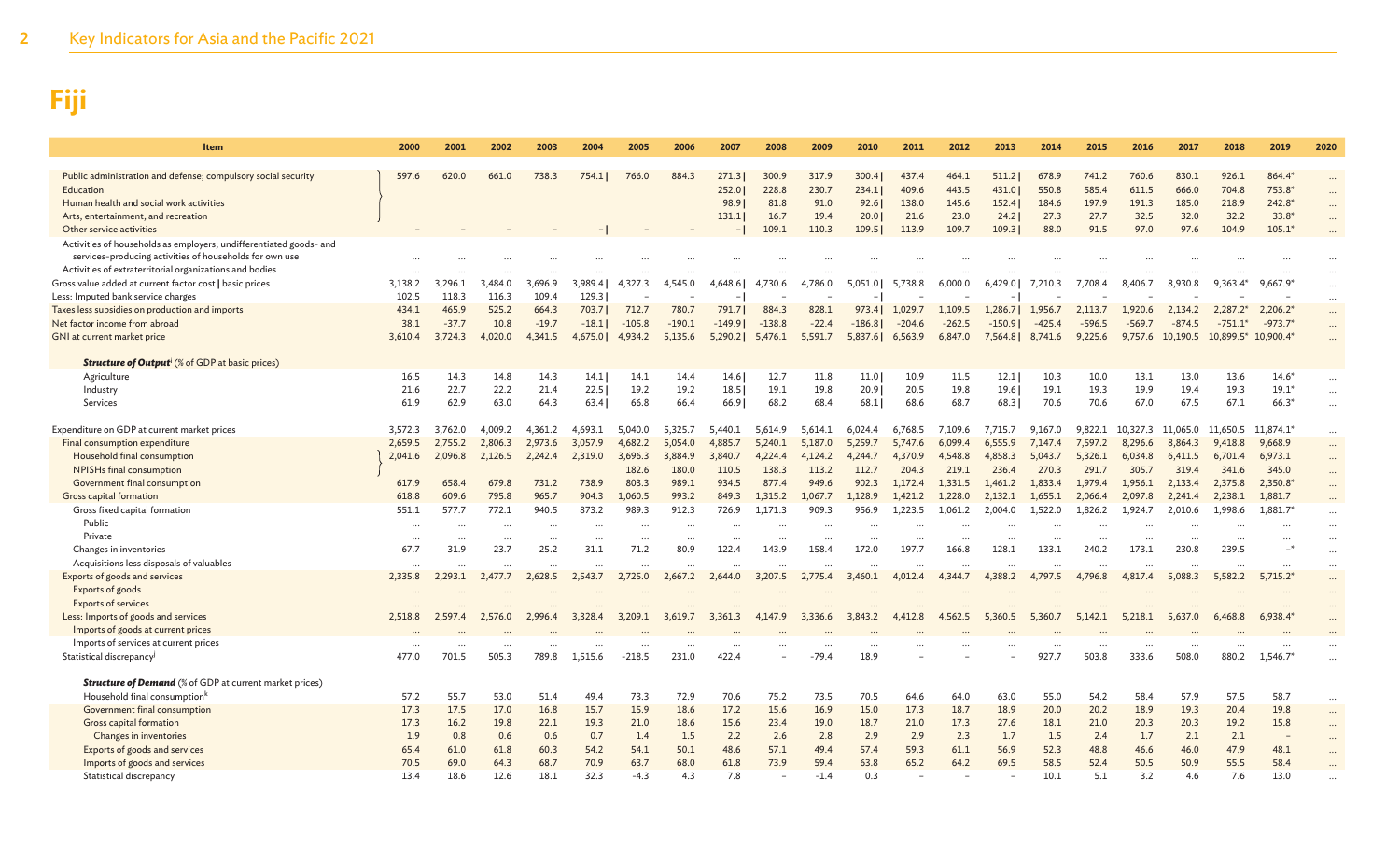| Item                                                                                                | 2000      | 2001           | 2002    | 2003           | 2004    | 2005     | 2006        | 2007           | 2008           | 2009           | 2010           | 2011           | 2012           | 2013           | 2014           | 2015           | 2016           | 2017           | 2018           | 2019             | 2020                 |
|-----------------------------------------------------------------------------------------------------|-----------|----------------|---------|----------------|---------|----------|-------------|----------------|----------------|----------------|----------------|----------------|----------------|----------------|----------------|----------------|----------------|----------------|----------------|------------------|----------------------|
| <b>At Constant Prices</b>                                                                           |           |                |         |                |         |          |             |                |                |                |                |                |                |                |                |                |                |                |                |                  |                      |
| GDP by industrial origin at 1995   2005   2008   2011   2014 market prices                          | $\ddotsc$ |                |         |                |         |          |             |                |                |                |                |                | $\cdots$       |                | 9,167.0        | 9,579.7        | 9,813.9        | 10,339.3       | 10,733.5       | 10,685.7         | $\cdots$             |
| Agriculture, forestry, and fishing                                                                  | 460.5     | 434.5          | 454.8   | 434.6          | 457.2   | 608.5    | 638.9       | 607            | 600.7          | 552.1          | 537.4          | 623.9          | 611.7          | 653.0          | 742.4          | 764.1          | 680.7          | 754.2          | 781.9          | 816.6*           |                      |
| Mining and quarrying                                                                                | 40.8      | 41.6           | 40.1    | 37.8           | 43.4    | 16.6     | 9.5         | $-5.4$         | 19.9           | 38.0           | 46.3           | 90.0           | 84.8           | 58.4           | 64.2           | 74.7           | 79.3           | 62.9           | 52.4           | $49.3*$          | $\cdots$             |
| Manufacturing                                                                                       | 399.0     | 448.4          | 451.8   | 447.0          | 504.4   | 615.7    | 658.9       | 619.3          | 682.5          | 673.2          | 705.2          | 807.1          | 791.6          | 838.2          | 976.7          | 1.034.1        | 1,095.8        | 1.111.3        | 1,137.1        | $,111.1*$        |                      |
| Electricity, gas, steam, and air-conditioning supply                                                | 88.1      | 94.0           | 98.2    | 102.1          | 104.7   | 59.1     | 32.0        | 57.4           | 44.2           | 51.0           | 60.2           | 109.3          | 114.1          | 121.1          | 74.3           | 91.8           | 109.8          | 147.0          | 200.2          | 201.0*           | $\cdots$             |
| Water supply; sewerage, waste management, and remediation activities                                | 5.8       | 6.1            | 6.3     | 6.5            | $8.2$   |          |             |                | 10.4           | 10.4           | 10.6           | 18.5           | 19.2           | 19.6           | 49.5           | 50.4           | 50.5           | 57.1           | 58.7           | $59.2*$          | $\cdots$             |
| Construction                                                                                        | 125.2     | 116.6          | 126.3   | 135.0          | 140.8   | 137.8    | 134.3       | 120.4          | 146.2          | 140.0          | 150.0          | 153.7          | 142.4          | 165.7          | 211.6          | 220.1          | 242.3          | 265.7          | 285.9          | 305.8*           | $\cdots$             |
| Wholesale and retail trade; repair of motor vehicles and motorcycles <sup>1</sup>                   | 315.9     | 340.8          | 332.0   | 338.3          | 376.3   | 548.1    | 516.8       | 542.2          | 623.8          | 589.1          | 595.2          | 669.2          | 674.6          | 696.4          | 812.5          | 842.0          | 917.0          | 932.7          | 901.6          | $915.6*$         | $\cdots$             |
| Transportation and storage <sup>m</sup>                                                             | 247.8     | 247.0          | 272.1   | 280.7          | 286.3   | 648.4    | 666.6       | 659.5          | 271.2          | 220.4          | 269.4          | 359.3          | 388.9          | 451.2          | 571.1          | 542.4          | 487.7          | 539.6          | 537.1          | 482.0*           | $\cdots$             |
| Accommodation and food service activities                                                           | 111.1     | 120.0          | 130.5   | 134.7          | 156.9   | 184.3    | 166.0       | 191.1          | 265.8          | 250.4          | 270.7          | 369.5          | 370.6          | 380.4          | 451.0          | 475.4          | 428.8          | 453.7          | 481.1          | 519.0*           | $\cdots$             |
| Information and communication                                                                       | 116.7     | 108.0          | 113.0   | 117.1          | 104.3   |          |             |                | 276.6          | 365.3          | 354.7          | 340.7          | 347.1          | 357.3          | 385.8          | 426.9          | 463.9          | 447.0          | 452.2          | 436.9*           | $\cdots$             |
| Financial and insurance activities                                                                  | 159.5     | 201.7<br>172.5 | 201.2   | 154.4<br>169.4 | 162.4   | 341.6    | 314.1       | 440.8<br>412.7 | 582.5<br>274.4 | 547.7<br>277.2 | 557.1          | 528.7          | 527.5<br>291.5 | 557.3          | 737.7          | 727.9<br>294.8 | 706.9<br>268.1 | 742.6<br>291.3 | 751.2<br>299.3 | 755.4*<br>304.4* | $\cdots$             |
| <b>Real estate activities</b>                                                                       | 201.7     |                | 166.2   |                | 174.2   | 401.5    | 417.5       |                |                |                | 281.5          | 287.5          |                | 296.2          | 288.9<br>171.3 | 173.3          |                |                |                | 196.6*           | $\cdots$             |
| Professional, scientific, and technical activities<br>Administrative and support service activities |           |                |         |                |         |          |             |                | 95.4<br>99.8   | 99.6<br>98.5   | 104.3<br>107.1 | 128.0<br>132.9 | 136.8<br>141.6 | 147.7<br>137.2 | 143.7          | 154.7          | 181.1<br>138.2 | 186.9<br>144.0 | 191.1<br>151.3 | 152.8*           | $\cdots$             |
| Public administration and defense; compulsory social security                                       | 453.5     | 462.5          | 477.6   | 511.9          | 507.4   | 240.7    | 325.9       | 289.1          | 300.9          | 317.0          | 308.2          | 437.4          | 484.7          | 509.6          | 678.9          | 737.3          | 755.2          | 777.2          | 817.5          | 789.3*           | $\cdots$             |
| Education                                                                                           |           |                |         |                |         | 222.9    | 232.8       | 229.0          | 228.8          | 220.4          | 227.9          | 409.6          | 420.8          | 435.8          | 550.8          | 565.9          | 591.4          | 615.7          | 629.2          | 640.3*           | $\cdots$             |
| Human health and social work activities                                                             |           |                |         |                |         | 91.6     | 91.6        | 97.5           | 81.8           | 86.1           | 90.5           | 138.0          | 136.6          | 134.3          | 184.6          | 186.1          | 190.2          | 188.9          | 200.5          | 227.7*           | $\cdots$<br>$\cdots$ |
| Arts, entertainment, and recreation <sup>r</sup>                                                    |           |                |         |                |         | 210.8    | 202.5       | 124.9          | 16.7           | 18.4           | 19.41          | 21.6           | 22.5           | 22.6           | 27.3           | 27.5           | 29.2           | 28.9           | 28.9           | $30.4*$          | $\cdots$             |
| Other service activities                                                                            |           |                |         |                |         |          |             |                | 109.1          | 110.3          | 107.1          | 113.9          | 112.8          | 113.2          | 88.0           | 91.3           | 91.9           | 91.2           | 93.0           | $93.2*$          | $\cdots$             |
| Activities of households as employers; undifferentiated goods- and                                  |           |                |         |                |         |          |             |                |                |                |                |                |                |                |                |                |                |                |                |                  |                      |
| services-producing activities of households for own use                                             |           |                |         |                |         |          |             |                |                |                |                |                |                |                |                |                |                |                |                |                  |                      |
| Activities of extraterritorial organizations and bodies                                             |           |                |         |                |         |          |             |                |                |                |                |                |                |                |                |                |                |                |                |                  |                      |
| Gross value added at 1995   2005 factor costs   2008   2011   2014 basic prices                     | 2.626.8   |                | 2.761.2 | 2.784.4        | 2.935.4 | 4.327.3  | .407.5<br>4 |                | 4.730.6        | 4.665.0        | 4.802.91       | 5,738.8        | 5,819.8        | 6.095.41       | 7,210.3        | 7.480.5        | 7,507.8        | 7,838.0        | 8.050.1        | 8,086.7          |                      |
| Less: Imputed bank service charges                                                                  | 98.9      | 117.9          | 108.8   | 85.2           | 91.0    |          |             |                |                |                |                |                |                |                |                |                |                |                |                |                  |                      |
| Taxes less subsidies on production and imports                                                      |           |                |         |                |         |          |             |                |                |                |                |                |                |                | 1.956.7        | 2.099.1        | 2,306.1        | 2,501.3        | 2.683.3        | 2.599.0          | $\cdots$             |
| Net factor income from abroad                                                                       |           |                |         |                |         |          |             |                |                |                |                |                |                |                |                |                |                |                |                |                  | $\cdots$             |
| GNI at constant market prices                                                                       |           |                |         |                |         |          |             |                |                |                |                |                |                |                |                |                |                |                |                |                  | $\cdots$             |
|                                                                                                     |           |                |         |                |         |          |             |                |                |                |                |                |                |                |                |                |                |                |                |                  |                      |
| Growth of Output <sup>o</sup> (% annual change)                                                     |           |                |         |                |         |          |             |                |                |                |                |                |                |                |                |                |                |                |                |                  |                      |
| GDPP                                                                                                | $-1.7$    | 1.9            | 3.2     | 0.8            | 5.4     | $-1.3$   | 1.9         | $-0.5$         | 1.0            | $-1.4$         | 3.0            | 2.7            | 1.4            | 4.7            | 5.6            | 4.5            | 2.4            | 5.4            | 3.8            | $-0.4$           | $\cdots$             |
| Agriculture                                                                                         | $-1.2$    | $-5.7$         | 4.7     | $-4.4$         | 5.2     | 0.9      | 5.0         | $-5.0$         | 4.9            | $-8.1$         | $-2.6$         | 8.2            | $-1.9$         | 6.7            | 1.9            | 2.9            | $-10.9$        | 10.8           | 3.7            | 4.4              | $\ddot{\phantom{a}}$ |
| Industry                                                                                            | $-5.5$    | 7.2            | 2.3     | 0.8            | 10.0    | $-6.7$   | 0.7         | $-5.2$         | $-1.4$         | 1.0            | 6.5            | 2.0            | $-2.2$         | 4.4            | 1.2            | 6.9            | 7.2            | 4.2            | 5.5            | $-0.5$           |                      |
| Services                                                                                            | 0.8       | 2.9            | 2.4     | 0.8            | 3.6     | $-17.0$  | 1.5         | 1.8            | 0.9            | $-0.8$         | 2.9            | 2.0            | 3.0            | 4.5            | 7.4            | 3.0            | 0.1            | 3.6            | 1.7            | 0.2              |                      |
| <b>Investment Financing at Current Prices</b>                                                       |           |                |         |                |         |          |             |                |                |                |                |                |                |                |                |                |                |                |                |                  |                      |
| Gross capital formation                                                                             | 618.8     | 609.6          | 795.8   | 965.7          | 904.3   | 1,060.5  | 993.2       | 849.3          | 1,315.2        | 1,067.7        | 1,128.9        | 1,421.2        | 1,228.0        | 2,132.1        | 1,655.1        | 2,066.4        | 2,097.8        | 2,241.4        | 2,238.1        | 1,881.7          | $\cdots$             |
| Gross national saving                                                                               | 1,073.2   | 1,137.0        | 1,401.5 | 1.542.9        | 1,751.9 | 491.1    | 348.6       | 650.6          | 471.5          | 754.0          | 863.9          | 1,069.8        | 1,125.7        | 1,385.5        | 2,051.3        | 2,227.2        | 2,056.7        | 2,006.0        | 2,137.7        | 1,921.8          |                      |
| Gross domestic saving <sup>q</sup>                                                                  | 912.8     | 1,006.8        | 1,202.9 | 1,387.6        | 1,635.2 | 357.8    | 271.7       | 554.4          | 374.8          | 427.1          | 764.7          | 1,020.9        | 1,010.1        | 1,159.8        | 2,019.6        | 2,224.9        | 2,030.7        | 2,200.7        | 2,231.8        | 2,205.2          | $\cdots$             |
| Net factor income from abroad                                                                       | 38.1      | $-37.7$        | 10.8    | $-19.7$        | $-18.1$ | $-105.8$ | $-190.1$    | $-149.9$       | $-138.8$       | $-22.4$        | $-187.3$       | $-207.9$       | $-262.5$       | $-150.9$       | $-425.4$       | $-596.5$       | $-569.7$       | $-874.5$       | $-751.1$       | $-973.7$         | $\cdots$             |
| Net current transfers from abroad <sup>1</sup>                                                      | 122.3     | 167.9          | 187.8   | 175.0          | 134.8   | 239.1    | 267.0       | 246.1          | 235.5          | 349.3          | 286.5          | 256.8          | 378.1          | 376.6          | 457.1          | 598.8          | 595.7          | 679.8          | 657.0          | 690.3            | $\cdots$             |
|                                                                                                     |           |                |         |                |         |          |             |                |                |                |                |                |                |                |                |                |                |                |                |                  |                      |
| <b>Savings and Investment</b> (% of GDP at current market prices)                                   |           |                |         |                |         |          |             |                |                |                |                |                |                |                |                |                |                |                |                |                  |                      |
| Gross domestic saving                                                                               | 25.6      | 26.8           | 30.0    | 31.8           | 34.8    | 7.1      | 5.1         | 10.2           | 6.7            | 7.6            | 12.7           | 15.1           | 14.2           | 15.0           | 22.0           | 22.7           | 19.7           | 19.9           | 19.2           | 18.6             |                      |
| Gross national saving                                                                               | 30.0      | 30.2           | 35.0    | 35.4           | 37.3    | 9.7      | 6.5         | 12.0           | 8.4            | 13.4           | 14.3           | 15.8           | 15.8           | 18.0           | 22.4           | 22.7           | 19.9           | 18.1           | 18.3           | 16.2             |                      |
| Gross capital formation                                                                             | 17.3      | 16.2           | 19.8    | 22.1           | 19.3    | 21.0     | 18.6        | 15.6           | 23.4           | 19.0           | 18.7           | 21.0           | 17.3           | 27.6           | 18.1           | 21.0           | 20.3           | 20.3           | 19.2           | 15.8             |                      |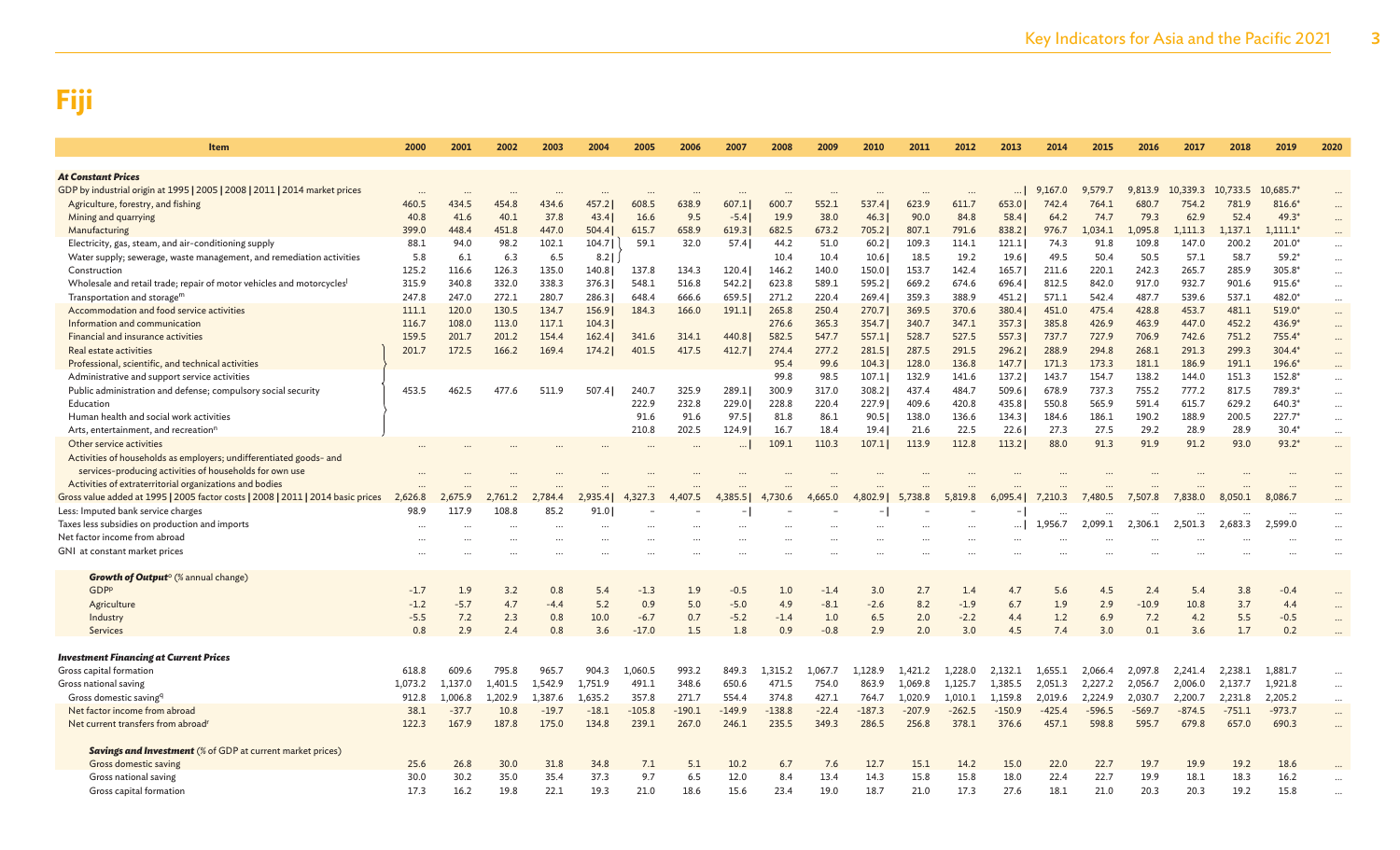| Item                                                                                                                                                                                                                                                                                                                                                                                                                                                                                                                                                                          | 2000                                                                                                                                                   | 2001                                                                          | 2002                                                                                              | 2003                                                                                                                                      | 2004                                                                                                                           | 2005                                                                                                                              | 2006                                                                                                                              | 2007                                                                                                                                | 2008                                                                                                                       | 2009                                                                                                                      | 2010                                                                                                                       | 2011                                                                                                                       | 2012                                                                                                                   | 2013                                                                                                                     | 2014                                                                                                                    | 2015                                                                                                                    | 2016                                                                                                                  | 2017                                                                                                                   | 2018                                                                                                                   | 2019                                                                                                          | 2020                                                                                                          |
|-------------------------------------------------------------------------------------------------------------------------------------------------------------------------------------------------------------------------------------------------------------------------------------------------------------------------------------------------------------------------------------------------------------------------------------------------------------------------------------------------------------------------------------------------------------------------------|--------------------------------------------------------------------------------------------------------------------------------------------------------|-------------------------------------------------------------------------------|---------------------------------------------------------------------------------------------------|-------------------------------------------------------------------------------------------------------------------------------------------|--------------------------------------------------------------------------------------------------------------------------------|-----------------------------------------------------------------------------------------------------------------------------------|-----------------------------------------------------------------------------------------------------------------------------------|-------------------------------------------------------------------------------------------------------------------------------------|----------------------------------------------------------------------------------------------------------------------------|---------------------------------------------------------------------------------------------------------------------------|----------------------------------------------------------------------------------------------------------------------------|----------------------------------------------------------------------------------------------------------------------------|------------------------------------------------------------------------------------------------------------------------|--------------------------------------------------------------------------------------------------------------------------|-------------------------------------------------------------------------------------------------------------------------|-------------------------------------------------------------------------------------------------------------------------|-----------------------------------------------------------------------------------------------------------------------|------------------------------------------------------------------------------------------------------------------------|------------------------------------------------------------------------------------------------------------------------|---------------------------------------------------------------------------------------------------------------|---------------------------------------------------------------------------------------------------------------|
| <b>At Current Market Prices</b><br>Per capita GDPP<br>Per capita GNI                                                                                                                                                                                                                                                                                                                                                                                                                                                                                                          | 3.913<br>4,502                                                                                                                                         | 4.094<br>4,626                                                                | 4.301<br>4,963                                                                                    | 4,531<br>5,320                                                                                                                            | 4,859<br>5,694                                                                                                                 | 5,233<br>5,966                                                                                                                    | 5,476<br>6,187                                                                                                                    | 5,570<br>6,339                                                                                                                      | 5,622<br>6,509                                                                                                             | 5,661<br>6,614                                                                                                            | 5,938<br>6,862                                                                                                             | 6,718<br>7,683                                                                                                             | 6,993<br>7,980                                                                                                         | 7.458<br>8,775                                                                                                           | 10.589<br>10,097                                                                                                        | 11,297<br>10,611                                                                                                        | 11,827<br>11,174                                                                                                      | 12,504<br>11,516                                                                                                       | 13,147<br>12,299                                                                                                       | 13,352<br>12,257                                                                                              |                                                                                                               |
| <b>PRODUCTION INDEX</b> period averages<br>Agricultures; 2014-2016 = 100<br>Mining; 1995   2008   2011   2014 = 100<br>Manufacturing; 1995   2005   2008   2011   2014 = 100                                                                                                                                                                                                                                                                                                                                                                                                  | 137.9<br>117.1<br>123.6                                                                                                                                | 126.3<br>113.6<br>140.0                                                       | 132.5<br>106.9<br>139.7                                                                           | 123.9<br>106.9<br>136.7                                                                                                                   | 134.2<br>122.7<br>153.6                                                                                                        | 137.3<br>89.2<br>100.0                                                                                                            | 144.7<br>49.9<br>102.3                                                                                                            | 130.3<br>26.4<br>101.0                                                                                                              | 128.5<br>100.0<br>100.0                                                                                                    | 111.2<br>122.8<br>96.6                                                                                                    | 89.4<br>195.6<br>103.9                                                                                                     | 107.3<br>100.0<br>100.0                                                                                                    | 88.5<br>165.3<br>74.3                                                                                                  | 100.1<br>209.6<br>78.2                                                                                                   | 107.6<br>100.0<br>100.0                                                                                                 | 109.4<br>113.5<br>82.8                                                                                                  | 83.0<br>126.3<br>84.5                                                                                                 | 112.5<br>119.9<br>85.8                                                                                                 | 117.6<br>109.5<br>88.9                                                                                                 | 114.0<br>85.0<br>84.8                                                                                         | 83.7<br>79.2                                                                                                  |
| <b>ENERGY</b> annual values                                                                                                                                                                                                                                                                                                                                                                                                                                                                                                                                                   |                                                                                                                                                        |                                                                               |                                                                                                   |                                                                                                                                           |                                                                                                                                |                                                                                                                                   |                                                                                                                                   |                                                                                                                                     |                                                                                                                            |                                                                                                                           |                                                                                                                            |                                                                                                                            |                                                                                                                        |                                                                                                                          |                                                                                                                         |                                                                                                                         |                                                                                                                       |                                                                                                                        |                                                                                                                        |                                                                                                               |                                                                                                               |
| Coal (t '000)<br>Imports<br>Consumption                                                                                                                                                                                                                                                                                                                                                                                                                                                                                                                                       | 17.0<br>17.0                                                                                                                                           | 15.0<br>15.0                                                                  | 16.3<br>16.3                                                                                      | 16.5<br>16.5                                                                                                                              | 0.2<br>2.0                                                                                                                     | 0.0<br>0.0                                                                                                                        | 0.0<br>0.0                                                                                                                        | 0.0<br>0.0                                                                                                                          | 0.0<br>0.0                                                                                                                 | 0.0<br>0.0                                                                                                                | 0.0<br>0.0                                                                                                                 | 0.0<br>0.0                                                                                                                 | 0.0<br>0.0                                                                                                             | 0.0<br>0.0                                                                                                               | 0.0<br>0.0                                                                                                              | 0.0<br>0.0                                                                                                              | 0.0<br>0.0                                                                                                            |                                                                                                                        |                                                                                                                        |                                                                                                               |                                                                                                               |
| Electricity (kWh million)<br>Production<br>Consumption                                                                                                                                                                                                                                                                                                                                                                                                                                                                                                                        | 688<br>688                                                                                                                                             | 726<br>726                                                                    | 765<br>765                                                                                        | 812<br>812                                                                                                                                | 701<br>816                                                                                                                     | 721<br>823                                                                                                                        | 736<br>690                                                                                                                        | 767<br>706                                                                                                                          | 769<br>718                                                                                                                 | 767<br>715                                                                                                                | 835<br>764                                                                                                                 | 837<br>741                                                                                                                 | 823<br>732                                                                                                             | 872<br>780                                                                                                               | 795<br>794                                                                                                              | 892<br>826                                                                                                              | 924<br>842                                                                                                            | 986<br>902                                                                                                             | 1,033<br>937                                                                                                           | 1,061<br>945                                                                                                  | $\cdots$<br>$\ddots$                                                                                          |
| <b>PRICE INDEXES</b> period averages<br>Consumer (national); 1993   2005   2008   2011   2014 = 100<br>Food and nonalcoholic beverages<br>Alcoholic beverages, tobacco, and narcotics<br>Clothing and footwear<br>Housing, water, electricity, gas, and other fuels<br>Furnishings, household equipment, and routine household maintenance<br>Health<br>Transport<br>Communication<br>Recreation and culture<br>Education<br><b>Restaurants and hotels</b><br>Miscellaneous goods and services<br>Implicit GDP deflator <sup>p</sup> ; 1995   2005   2008   2011   2014 = 100 | 119.6<br>115.0<br>151.0<br>107.4<br>116.9<br>107.7<br>$\cdot$ .<br>128.6<br>$\cdots$<br>$\cdots$<br>$\ddot{\phantom{a}}$<br>$\ddots$<br>122.0<br>119.5 | 124.7<br>119.7<br>160.6<br>108.4<br>118.5<br>107.8<br>146.8<br>124.7<br>123.2 | 125.6<br>120.3<br>165.8<br>109.4<br>120.9<br>108.2<br><br>143.5<br><br><br><br><br>127.8<br>126.2 | 130.9<br>127.7<br>174.2<br>110.7<br>123.7<br>108.0<br>$\cdots$<br>150.3<br>$\cdots$<br>$\cdots$<br>$\ddots$<br>$\cdots$<br>135.2<br>132.8 | 134.6<br>132.5<br>181.7<br>109.5<br>125.2<br>108.9<br>$\cdots$<br>152.5<br>$\cdots$<br>$\ddotsc$<br>$\cdots$<br>137.1<br>135.9 | 100.0<br>100.0<br>100.0<br>100.0<br>100.0<br>100.0<br>$\cdots$<br>100.0<br>$\cdots$<br><br>$\cdots$<br>$\cdots$<br>100.0<br>100.0 | 102.5<br>101.8<br>102.5<br>101.4<br>102.5<br>101.8<br>$\cdots$<br>104.4<br><br>$\cdots$<br>$\cdots$<br>$\cdots$<br>102.9<br>103.1 | 107.4<br>111.7<br>106.6<br>104.4<br>105.5<br>104.2<br>$\ddotsc$<br>104.8<br>$\ddot{\phantom{a}}$<br><br>$\ddotsc$<br>110.8<br>106.0 | 100.0<br>100.0<br>100.0<br>100.0<br>100.0<br>100.0<br>100.0<br>100.0<br>100.0<br>100.0<br>100.0<br>100.0<br>100.0<br>100.0 | 103.2<br>103.4<br>104.5<br>102.4<br>98.9<br>104.5<br>103.6<br>104.1<br>100.5<br>105.3<br>106.2<br>108.7<br>101.8<br>102.6 | 107.0<br>107.6<br>107.3<br>106.3<br>101.8<br>107.8<br>112.6<br>115.1<br>100.8<br>106.2<br>104.4<br>112.1<br>103.2<br>105.2 | 100.0<br>100.0<br>100.0<br>100.0<br>100.0<br>100.0<br>100.0<br>100.0<br>100.0<br>100.0<br>100.0<br>100.0<br>100.0<br>100.0 | 103.4<br>104.3<br>109.1<br>99.8<br>101.6<br>101.9<br>103.4<br>106.0<br>99.7<br>99.7<br>101.0<br>107.7<br>99.3<br>103.1 | 106.4<br>108.0<br>119.0<br>102.8<br>102.4<br>101.4<br>108.7<br>106.0<br>99.7<br>105.3<br>107.0<br>119.1<br>98.9<br>105.5 | 107.0<br>110.1<br>129.6<br>104.6<br>102.6<br>105.6<br>112.4<br>105.7<br>99.8<br>108.7<br>90.7<br>123.9<br>99.4<br>100.0 | 101.4<br>104.8<br>109.8<br>102.1<br>95.5<br>100.4<br>102.8<br>96.3<br>100.1<br>100.6<br>98.3<br>101.5<br>104.1<br>102.4 | 105.3<br>111.0<br>139.5<br>103.3<br>90.7<br>99.9<br>107.0<br>92.5<br>98.6<br>99.0<br>106.4<br>105.1<br>103.3<br>105.0 | 108.8<br>108.7<br>183.9<br>103.5<br>92.5<br>100.7<br>106.6<br>94.2<br>98.3<br>98.6<br>107.1<br>108.1<br>102.7<br>106.7 | 113.3<br>112.4<br>219.6<br>104.1<br>94.4<br>100.5<br>105.2<br>96.1<br>98.4<br>98.8<br>107.1<br>109.8<br>102.7<br>107.7 | 115.3<br>117.9<br>231.6<br>105.1<br>94.3<br>101.4<br>104.8<br>96.2<br>84.8<br>99.0<br>112.2<br>110.0<br>104.1 | 112.3<br>115.1<br>208.9<br>106.1<br>93.2<br>103.5<br>105.4<br>97.3<br>83.7<br>98.6<br>112.7<br>111.2<br>108.0 |
| <b>Price Indexes</b> (% annual change)<br>Consumer price index<br>Food and nonalcoholic beverages price index (national)<br>Implicit GDP deflator                                                                                                                                                                                                                                                                                                                                                                                                                             | 1.1<br>$-3.2$<br>$-2.4$                                                                                                                                | 4.3<br>4.1<br>3.1                                                             | 0.7<br>0.5<br>2.4                                                                                 | 4.2<br>6.2<br>5.2                                                                                                                         | 2.8<br>3.8<br>2.4                                                                                                              | <br><br>                                                                                                                          | 2.5<br>1.8<br>3.1                                                                                                                 | 4.8<br>9.7<br>2.8                                                                                                                   | $\cdots$<br>$\cdots$                                                                                                       | 3.2<br>3.4<br>2.6                                                                                                         | 3.7<br>4.1<br>2.5                                                                                                          | $\cdots$<br>$\cdots$                                                                                                       | 3.4<br>4.3<br>3.3                                                                                                      | 2.9<br>3.5<br>2.3                                                                                                        | 0.6<br>1.9                                                                                                              | 1.4<br>4.7<br>2.4                                                                                                       | 3.9<br>6.0<br>2.5                                                                                                     | 3.3<br>$-2.1$<br>1.6                                                                                                   | 4.1<br>3.4<br>0.9                                                                                                      | 1.8<br>4.9<br>                                                                                                | $-2.6$<br>$-2.4$<br>$\cdots$                                                                                  |
| <b>MONEY AND INTEREST RATES<sup>t</sup> as of end of period (F\$ million)</b><br>Foreign assets (net)<br>Domestic claims<br>Claims on central government (net)<br>Claims on other financial corporations<br>Claims on state and local government units<br>Claims on public nonfinancial corporations                                                                                                                                                                                                                                                                          | 841.7<br>1,358.8<br>74.2<br>$\ddots$<br>138.7                                                                                                          | 1.019.2<br>912.7<br>$-205.4$<br>$-31.4$<br>9.0<br>55.3                        | 890.2<br>.,552.5<br>$-41.5$<br>$-54.9$<br>8.1<br>35.7                                             | 940.0<br>1.993.8<br>170.7<br>$-59.3$<br>10.8<br>50.1                                                                                      | 893.3<br>2.224.5<br>141.8<br>$-241.1$<br>9.7<br>77.4                                                                           | 601.7<br>2,998.0<br>281.6<br>$-149.9$<br>8.5<br>88.4                                                                              | 540.5<br>3,664.1<br>354.0<br>$-108.1$<br>3.1<br>79.0                                                                              | 842.3<br>3,705.7<br>295.4<br>$-62.0$<br>8.2<br>87.8                                                                                 | 585.3<br>3,859.1<br>168.7<br>$-80.2$<br>10.9<br>135.9                                                                      | 847.4<br>4,118.9<br>303.5<br>$-69.7$<br>11.6<br>223.2                                                                     | 1,101.8<br>4,088.0<br>192.1<br>$-67.0$<br>13.0<br>173.4                                                                    | 1,370.6<br>4,129.1<br>123.8<br>$-49.8$<br>16.3<br>115.3                                                                    | 1,472.6<br>4,243.1<br>30.7<br>$-77.7$<br>17.5<br>98.1                                                                  | 1,773.4<br>4,837.6<br>10.0<br>$-64.0$<br>16.3<br>317.0                                                                   | 1,623.1<br>5,742.3<br>31.8<br>$-8.9$<br>17.9<br>437.8                                                                   | 1,806.5<br>6,512.7<br>28.1<br>$-5.8$<br>16.3<br>462.6                                                                   | 1,877.1<br>7,006.3<br>$-159.4$<br>$-6.3$<br>15.4<br>370.1                                                             | 2,214.7<br>7,422.5<br>$-364.0$<br>$-5.2$<br>13.9<br>361.7                                                              | 1,873.2<br>8,141.3<br>$-154.6$<br>5.0<br>12.0<br>321.2                                                                 | 1,996.6<br>8,542.9<br>$-101.6$<br>4.9<br>9.5<br>306.7                                                         | 2,048.4<br>8,736.4<br>216.5<br>4.4<br>8.8<br>445.3                                                            |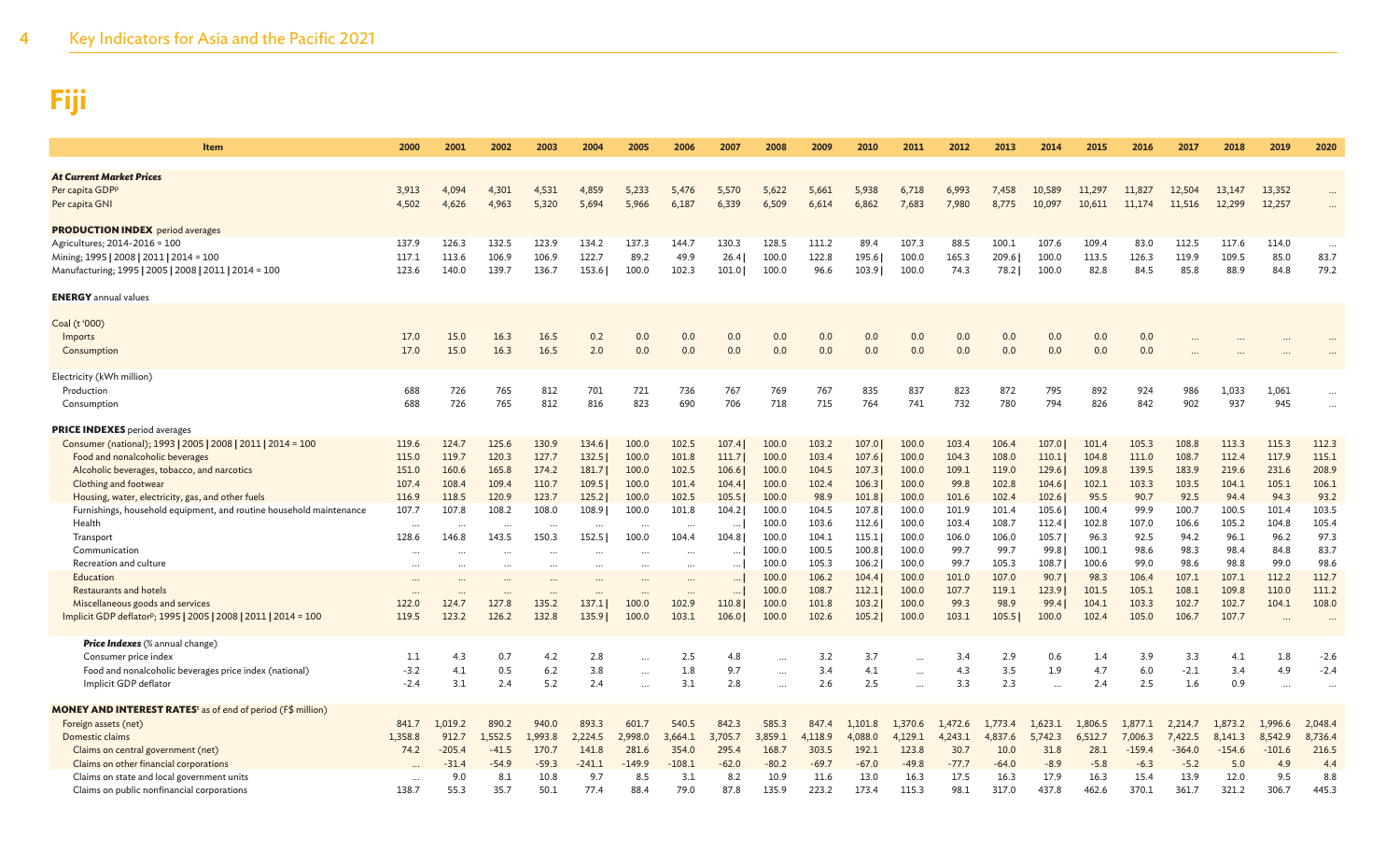| Item                                                                                                                       | 2000       | 2001                 | 2002       | 2003       | 2004                 | 2005       | 2006       | 2007                 | 2008       | 2009       | 2010       | 2011       | 2012       | 2013                 | 2014       | 2015       | 2016                 | 2017       | 2018       | 2019      | 2020       |
|----------------------------------------------------------------------------------------------------------------------------|------------|----------------------|------------|------------|----------------------|------------|------------|----------------------|------------|------------|------------|------------|------------|----------------------|------------|------------|----------------------|------------|------------|-----------|------------|
|                                                                                                                            |            |                      |            |            |                      |            |            |                      |            |            |            |            |            |                      |            |            |                      |            |            |           |            |
| Claims on private sector                                                                                                   | 1.145.9    | 1.085.4              | 1.605.1    | 1.821.5    | 2.236.7              | 2.769.4    | 3.336.0    | 3.376.3              | 3.623.8    | 3.650.4    | 3.776.5    | 3.923.5    | 4.174.5    | 4.558.3              | 5.263.7    | 6.011.4    | 6.786.5              | 7,416.1    | 7.957.8    | 8,323.4   | 8,061.6    |
| Liabilities included in broad money <sup>u</sup>                                                                           | 1,513.9    | 1,672.8              | 2,025.2    | 2,355.0    | 2.577.8              | 2,968.8    | 3,629.9    | 3,930.8              | 3,676.6    | 3,937.0    | 4,075.0    | 4,525.2    | 4,809.8    | 5,723.0              | 6,317.9    | 7,198.3    | 7,541.1              | 8,167.1    | 8,397.2    | 8,621.6   | 8,723.6    |
| Currency outside depository corporations                                                                                   | 163.3      | 181.8                | 202.6      | 226.2      | 252.1                | 279.9      | 293.9      | 289.6                | 314.2      | 354.9      | 383.9      | 398.6      | 436.9      | 441.6                | 490.3      | 547.8      | 599.9                | 642.1      | 649.3      | 668.3     | 700.1      |
| <b>Transferable deposits</b>                                                                                               | 416.7      | 436.8                | 480.5      | 642.6      | 737.2                | 925.2      | 856.0      | 1.331.8              | 1.043.1    | 907.2      | 1.027.1    | 1.592.8    | 1,660.9    | 3.068.0              | 3,213.6    | 3,653.2    | 3,767.3              | 4,334.2    | 4,381.4    | 4,358.8   | 4,854.1    |
| Other deposits                                                                                                             | 920.1      | 1,034.2              | 1,058.4    | 1,303.5    | 1,407.7              | 1,522.5    | 2,125.7    | 1,956.1              | 2,025.6    | 2,371.2    | 2,375.1    | 2,347.1    | 2,529.1    | 2,094.2              | 2,493.7    | 2,872.4    | 3,058.3              | 3,072.6    | 3,258.4    | 3,473.2   | 3,052.1    |
| Securities other than shares                                                                                               | 13.7       | 20.0                 | 283.7      | 182.8      | 180.9                | 241.2      | 354.3      | 353.3                | 293.7      | 303.6      | 288.9      | 186.7      | 182.9      | 119.2                | 120.4      | 124.9      | 115.6                | 118.2      | 108.0      | 121.2     | 117.2      |
| Liabilities excluded from broad money                                                                                      | $\ddotsc$  | 1.2                  | 2.6        | 1.6        | 0.8                  | 1.4        | 1.2        | 0.8                  | 2.2        | 0.7        | 0.3        | 0.7        | 1.0        | 1.0                  | 1.2        | 1.9        | 2.1                  | 2.8        | 3.4        | 8.3       | 9.9        |
| Money supply (M3) <sup>u</sup> (% annual change)                                                                           | $-2.1$     | $-3.1$               | 21.1       | 16.3       | 9.5                  | 15.2       | 22.3       | 8.3                  | $-6.5$     | 7.1        | 3.5        | 11.0       | 6.3        | 19.0                 | 10.4       | 13.9       | 4.8                  | 8.3        | 2.8        | 2.7       | 1.2        |
| M3 (% of GDP at current market prices)                                                                                     | 42.4       | 44.5                 | 50.5       | 54.0       | 54.9                 | 58.9       | 68.2       | 72.3                 | 65.5       | 70.1       | 67.6       | 66.9       | 67.7       | 74.2                 | 68.9       | 73.3       | 73.0                 | 73.8       | 72.1       | 72.6      |            |
| <b>Interest Rates</b> period averages (% per annum) <sup>v</sup>                                                           |            |                      |            |            |                      |            |            |                      |            |            |            |            |            |                      |            |            |                      |            |            |           |            |
| On deposits                                                                                                                |            |                      |            |            |                      |            |            |                      |            |            |            |            |            |                      |            |            |                      |            |            |           |            |
| Savings                                                                                                                    | 0.9        | 0.8                  | 0.6        | 0.5        | 0.4                  | 0.4        | 0.7        | 0.9                  | 0.7        | 0.8        | 1.0        | 1.1        | 0.8        | 0.8                  | 0.6        | 0.9        | 0.9                  | 1.2        | 1.3        | 1.1       | 0.9        |
| Time: 6 months                                                                                                             | 2.8        | 1.6                  | 1.5        | 1.0        | 1.2                  | 1.7        | 6.8        | 5.8                  | 1.7        | 6.3        | 5.5        | 2.5        | 1.3        | 1.5                  | 0.9        | 1.6        | 1.8                  | 2.5        | 3.2        | 4.9       | 3.0        |
| 12 months                                                                                                                  | 3.0<br>8.3 | 2.5<br>8.3           | 1.8<br>8.0 | 1.6<br>7.6 | 1.4<br>7.1           | 1.6<br>6.8 | 5.7<br>7.3 | 7.8                  | 2.2<br>8.0 | 4.8<br>7.8 | 5.6<br>7.5 | 3.7<br>7.4 | 1.9<br>7.0 | 1.7<br>6.1           | 1.4<br>5.8 | 2.6<br>5.8 | 2.9<br>5.9           | 3.2<br>5.7 | 3.4<br>5.7 | 4.6       | 3.3<br>6.2 |
| On loans and discounts                                                                                                     |            |                      |            |            |                      |            |            | 9.0                  |            |            |            |            |            |                      |            |            |                      |            |            | 6.0       |            |
| <b>GOVERNMENT FINANCE</b> <sup>w</sup> fiscal year ending 31 December   July 31 (F\$ million)<br><b>Central Government</b> |            |                      |            |            |                      |            |            |                      |            |            |            |            |            |                      |            |            |                      |            |            |           |            |
| Revenue                                                                                                                    | 911.0      | 900.5                | 1,038.8    | 1,066.3    | 1,176.2              | 1.221.9    | 1,401.3    | 1,391.3              | 1.454.9    | 1,411.8    | 1,537.8    | 1,804.1    | 1,937.1    | 2,098.4              | 2,370.8    | 2,800.2    | 2,908.3              | 2,837.4    | 3,239.5    | 3,183.0   | 2,716.3    |
| Taxes <sup>x</sup>                                                                                                         | 713.4      | 740.5                | 789.7      | 929.9      | 1,033.3              | 1,065.8    | 1,227.2    | 1,230.4              | 1,243.1    | 1,209.2    | 1,303.5    | 1,591.2    | 1,722.3    | 1,879.5              | 2,117.7    | 2,359.9    | 2,427.4              | 2,579.2    | 2,831.6    | 2,819.8   | 2,194.0    |
| Taxes on income, profits, and capital gains                                                                                |            |                      |            |            |                      |            |            |                      |            |            |            |            |            |                      |            |            |                      |            |            |           |            |
| Payable by individuals                                                                                                     |            |                      |            |            |                      |            |            |                      |            |            |            |            |            |                      |            |            |                      |            |            |           |            |
| Payable by corporations and other enterprises                                                                              |            |                      |            |            |                      |            |            |                      |            |            |            |            |            |                      |            |            |                      |            |            |           |            |
| Other taxes on income, profits, and capital gains                                                                          | 13.5       | 4.1                  | 80.5       | 0.7        | 0.0                  | 0.0        | 0.0        | 0.0                  | 0.0        | 0.0        | 0.5        | 0.4        | 27.7       | 12.2                 | 15.9       | 255.4      | 192.0                | 11.2       | 9.8        | 23.9      | 218.2      |
| Taxes on payroll and workforce                                                                                             |            |                      |            | $\cdots$   |                      | $\ddotsc$  | $\cdots$   |                      | $\cdots$   | $\cdots$   |            |            |            |                      |            |            |                      |            |            |           |            |
| Taxes on property                                                                                                          |            |                      |            |            |                      |            |            |                      |            |            |            |            |            |                      |            |            |                      |            |            |           |            |
| Taxes on goods and services                                                                                                |            |                      |            |            |                      |            |            |                      |            | $\ddotsc$  |            |            |            |                      |            |            |                      |            |            |           | $\cdots$   |
| Taxes on international trade and transaction                                                                               |            |                      | $\cdots$   | $\cdots$   |                      |            | $\cdots$   |                      | $\cdots$   | $\cdots$   |            | $\ddotsc$  | $\cdots$   |                      |            | $\ddotsc$  |                      |            |            |           |            |
| Other taxes                                                                                                                |            |                      |            | $\ddotsc$  |                      |            |            |                      |            | $\ddotsc$  |            |            |            |                      |            |            |                      |            | $\ddotsc$  |           |            |
| Social contributions                                                                                                       | $\cdots$   | $\ddot{\phantom{a}}$ | $\cdots$   | $\cdots$   |                      |            |            |                      |            | $\cdots$   | $\ddotsc$  | $\cdots$   | $\cdots$   | $\ddot{\phantom{a}}$ |            |            | $\ddot{\phantom{a}}$ |            |            | $\sim$    |            |
| Grantsy                                                                                                                    | 1.1        | 0.5                  | 0.5        | 2.0        | $\ddotsc$            |            |            |                      |            |            | 8.9        | 6.8        | 13.2       | 15.7                 | 25.9       | 18.3       | 21.7                 | 18.8       | 49.1       | 42.0      | 67.6       |
| Other revenue <sup>y</sup>                                                                                                 | 183.0      | 155.5                | 168.0      | 133.71     | 142.9                | 156.1      | 174.1      | 160.9                | 211.9      | 202.6      | 225.0      | 205.7      | 174.0      | 191.0                | 211.3      | 166.6      | 267.3                | 228.3      | 349.0      | 297.3     | 236.5      |
| Expense                                                                                                                    | 1,141.6    | 1.253.7              | 1.382.5    | .447.9     | 1.479.1              | 1.588.8    | 1.749.5    | .726.2               | 1.680.5    | 1.911.4    | 1.900.1    | 2.402.8    | 2.266.2    | 2.136.3              | 2,723.1    | 2.981.8    | 3.292.0              | 3.060.3    | 3,742.0    | 3,599.0   | 3,352.9    |
| Compensation of employees <sup>z</sup>                                                                                     | 464.5      | 478.0                | 503.5      | 534.1      | 554.2                | 562.5      | 668.0      | 620.2                | 600.3      | 633.3      | 597.2      | 602.6      | 637.6      | 658.0                | 801.8      | 865.7      | 875.8                | 888.9      | 996.6      | 1,051.3   | 1,020.1    |
| Use of goods and services                                                                                                  | 78.5       | 79.5                 | 91.0       | 87.8       | 85.7                 | 52.9       | 61.3       | 74.5                 | 54.7       | 67.4       | 58.3       | 67.1       | 74.2       | 71.7                 | 82.3       | 89.4       | 120.9                | 140.3      | 151.3      | 161.6     | 171.3      |
| Consumption of fixed capital                                                                                               | 96.4       | 126.2                | 165.7      | 157.6      | 144.5                | 145.0      | 144.7      | 107.1                | 133.7      | 202.9      | 163.0      | 202.4      | 225.4      | 91.2                 | 128.7      | 133.0      | 159.4                | 131.5      | 179.0      | 161.1     | 145.0      |
| Interestaa                                                                                                                 | 214.0      | 208.8                | 229.4      | 237.5      | 278.0                | 328.5      | 334.3      | 405.6                | 428.0      | 463.1      | 455.3      | 770.2      | 510.3      | 260.5                | 264.3      | 295.4      | 292.4                | 276.7      | 291.5      | 326.7     | 357.0      |
| Subsidies                                                                                                                  | $\cdots$   | $\cdots$             | $\cdots$   | $\cdots$   | $\cdots$             | $\cdots$   | $\cdots$   | $\cdots$             | $\cdots$   | $\cdots$   | .          | $\cdots$   | $\cdots$   | $\cdots$             | $\cdots$   |            |                      |            |            | $\ddotsc$ | $\ddotsc$  |
| Grants <sup>ab</sup>                                                                                                       | 156.7      | 199.2                | 229.0      | 239.9      | 226.9                | 250.6      | 252.2      | 263.5                | 270.9      | 334.8      | 439.8      | 584.6      | 622.2      | 838.6                | 1,201.6    | 1,347.5    | 1,586.4              | 1,412.5    | 1,884.0    | 1,656.6   | 1,466.3    |
| Social benefits                                                                                                            | $\cdots$   |                      | $\cdots$   | $\cdots$   | $\ddot{\phantom{a}}$ | $\ddotsc$  | $\cdots$   | $\ddot{\phantom{a}}$ | $\ddotsc$  | $\cdots$   | $\cdots$   | $\ddotsc$  |            | $\cdots$             |            | $\ddotsc$  |                      |            |            |           |            |
| Other expense <sup>ac</sup><br>Net operating balance                                                                       | 131.4      | 162.0                | 163.9      | 191.0      | 189.8                | 249.2      | 289.9      | 256.1                | 194.1      | 210.7      | 187.4      | 175.9      | 196.4      | 216.3                | 244.4      | 250.7      | 257.0                | 210.3      | 239.6      | 241.7     | 193.2      |
| Gross operating balance                                                                                                    |            |                      |            |            |                      |            |            |                      |            |            |            |            |            |                      |            |            |                      |            |            |           |            |
| <b>Transactions in Nonfinancial Assets</b>                                                                                 |            |                      |            |            |                      |            |            |                      |            |            |            |            |            |                      |            |            |                      |            |            |           |            |
| Net/gross investment in nonfinancial assets                                                                                |            |                      |            |            |                      | 145.0      | 116.8      |                      |            |            | 194.7      | 238.2      | 234.7      | 196.0                | 260.5      | 307.8      | 173.0                | 350.9      | 366.4      |           |            |
|                                                                                                                            |            |                      |            |            |                      |            |            |                      |            | $\cdots$   |            |            |            |                      |            |            |                      |            |            |           |            |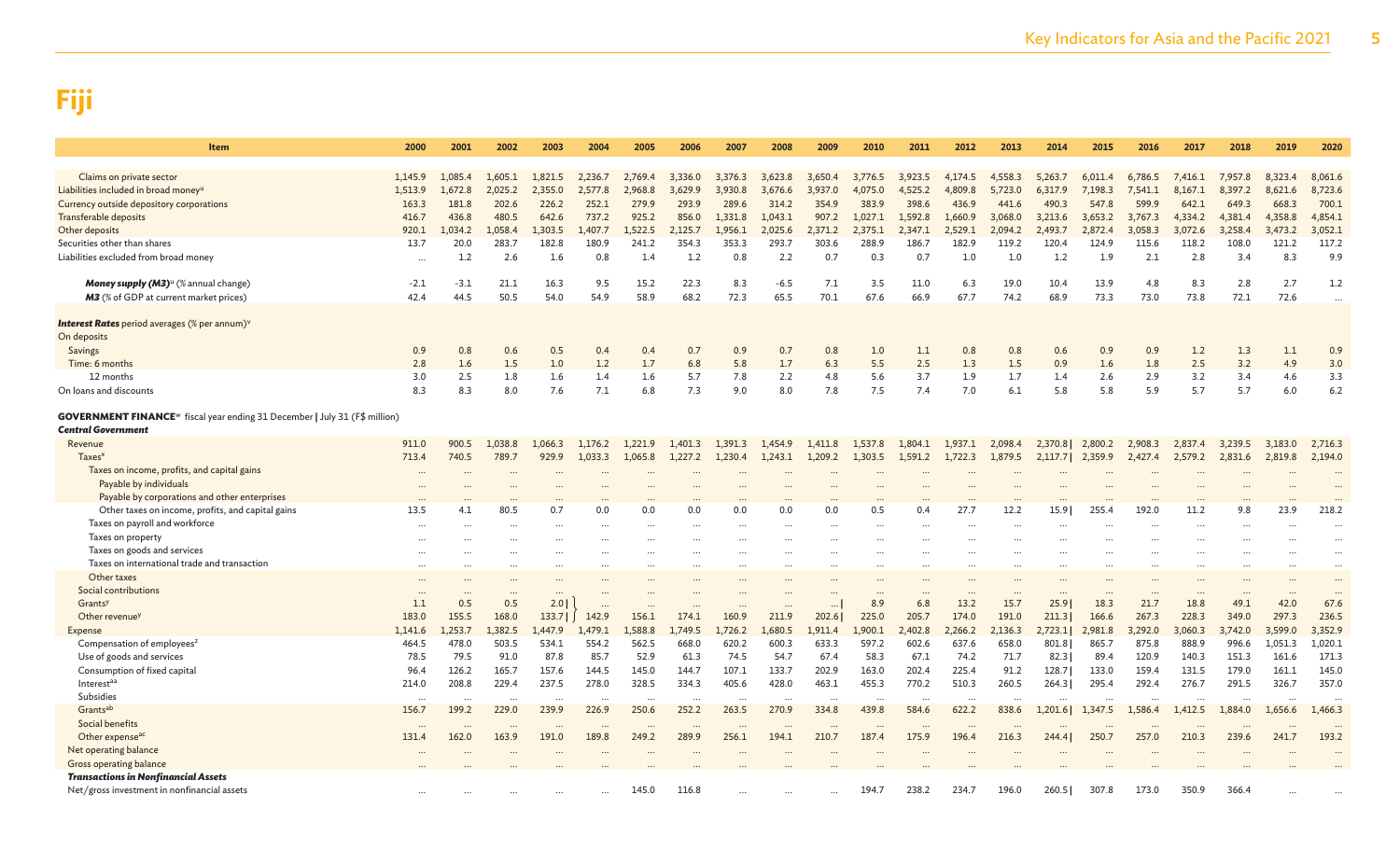| Item                                                                | 2000     | 2001                 | 2002     | 2003      | 2004                 | 2005     | 2006     | 2007      | 2008     | 2009      | 2010     | 2011     | 2012                 | 2013     | 2014                 | 2015     | 2016     | 2017                 | 2018     | 2019      | 2020                 |
|---------------------------------------------------------------------|----------|----------------------|----------|-----------|----------------------|----------|----------|-----------|----------|-----------|----------|----------|----------------------|----------|----------------------|----------|----------|----------------------|----------|-----------|----------------------|
| <b>Fixed assets</b>                                                 |          |                      |          |           |                      |          |          |           |          |           | 150.4    | 205.2    | 198.3                | 160.3    | 233.4                | 261.9    | 132.1    | 293.3                | 305.4    |           |                      |
| Inventories                                                         |          |                      |          |           |                      |          |          |           |          |           | 31.0     | 27.0     | 29.0                 | 26.0     | 30.01                | 38.0     | 37.0     | 46.0                 | 50.0     |           | $\ddotsc$            |
| Valuables                                                           |          |                      |          |           |                      |          |          |           |          | $\ddotsc$ |          |          |                      |          | $\overline{a}$       |          |          |                      |          |           |                      |
| Nonproduced assets                                                  |          |                      |          |           |                      |          |          |           |          |           | 13.4     | 6.0      | 7.5                  | 10.1     | $-2.7$               | 8.3      | 3.5      | 11.9                 | 11.2     | $\cdots$  | $\ddots$             |
| Expenditure                                                         |          |                      |          |           |                      | 1,390.5  | 1.529.7  |           |          |           | .623.9   | 1,846.6  | 1,921.5              | 2,078.7  | 2,602.9              | 2,886.8  | 2,781.1  | 3.143.9              | 3,631.5  |           |                      |
| Net lending/Net borrowing                                           |          |                      |          |           |                      | -167.2   | $-156.6$ |           |          |           | $-159.6$ | $-114.2$ | $-102.3$             | $-66.0$  | $-224.3$             | $-194.0$ | $-83.8$  | $-98.3$              | $-508.6$ | $\cdots$  |                      |
| Primary balance                                                     | $\cdots$ |                      |          |           | $\ddotsc$            | $-39.1$  | $-15.1$  | $\ddots$  |          |           | 63.0     | 148.6    | 155.4                | 194.2    | 39.9                 | 96.7     | 181.0    | 181.1                | $-198.1$ | $\cdots$  |                      |
| <b>Transactions in Financial Assets and Liabilities (Financing)</b> |          |                      |          |           |                      |          |          |           |          |           |          |          |                      |          |                      |          |          |                      |          |           |                      |
| Net acquisition of financial assets                                 | 180.7    | 343.5                | 345.2    | 402.5     | 305.8                | 337.7    | 387.1    | 305.2     | 284.2    | 465.0     | 489.6    | 664.     | 370.9                | 262.9    | 381.8                | 754.8    | 489.5    | 486.4                | 747.2    | 668.8     | 1,774.6              |
| Domestic                                                            | 165.7    | 333.3                | 319.0    | 373.8     | 296.7                | 328.7    | 365.4    | 96.4      | 264.4    | 439.5     | 428.2    | 113.1    | 233.4                | 163.0    | 261.4                | 272.3    | 303.5    | 364.1                | 669.6    | 630.8     | 902.7                |
| External                                                            | 15.0     | 10.2                 | 26.2     | 28.7      | 9.1                  | 9.0      | 21.7     | 208.8     | 19.9     | 25.5      | 61.4     | 551.6    | 137.5                | 99.9     | 120.4                | 482.5    | 186.0    | 122.3                | 77.6     | 38.0      | 871.8                |
| Net incurrence of liabilities                                       | $\cdots$ | $\ddot{\phantom{0}}$ | $\cdots$ | $\ddotsc$ | $\ddot{\phantom{a}}$ | $\ddots$ |          | $\ddotsc$ | $\cdots$ | $\ddotsc$ | $\cdots$ |          | $\ddot{\phantom{a}}$ | $\cdots$ | $\ddot{\phantom{a}}$ | $\cdots$ | $\cdots$ |                      | $\cdots$ |           |                      |
| Domestic                                                            |          |                      |          |           |                      |          |          |           |          |           |          |          |                      |          |                      |          |          |                      |          |           |                      |
| External                                                            |          |                      |          |           |                      |          |          |           |          |           |          |          |                      |          |                      |          |          |                      |          |           |                      |
| <b>Government Finance</b> (% of GDP at current market prices)       |          |                      |          |           |                      |          |          |           |          |           |          |          |                      |          |                      |          |          |                      |          |           |                      |
| Revenue                                                             | 25.5     | 23.9                 | 25.9     | 24.4      | 25.1                 | 24.2     | 26.3     | 25.6      | 25.9     | 25.2      | 25.5     | 26.7     | 27.2                 | 27.2     | 25.9                 | 28.5     | 28.8     | 26.4                 | 28.5     | 26.8      | 25.6                 |
| Taxes                                                               |          |                      |          |           |                      |          |          |           |          |           |          |          |                      |          |                      |          |          |                      |          |           | $\ddot{\phantom{a}}$ |
| Taxes payable by individuals                                        |          |                      |          |           |                      |          |          |           |          |           |          |          |                      |          |                      |          |          |                      |          |           | $\ddotsc$            |
| Taxes payable by corporations and other enterprises                 | $\cdots$ |                      | $\cdots$ | $\cdots$  | $\cdots$             | $\cdots$ | $\cdots$ | $\cdots$  | $\cdots$ | $\cdots$  |          | $\cdots$ | $\cdots$             |          |                      | $\cdots$ |          | $\ddotsc$            |          | $\cdots$  | $\cdots$             |
| Expenditure                                                         | 32.0     | 33.3                 | 34.5     | 33.2      | 31.6                 | 33.3     | 34.8     | 34.0      | 28.8     | 30.1      | 30.7     | 38.9     | 31.4                 | 27.6     | 32.9                 | 34.4     | 33.4     | 27.9                 | 34.1     | 30.8      | 29.2                 |
| Net lending/Net borrowing                                           |          |                      |          | $\ddotsc$ |                      | $-3.5$   | $-3.1$   |           |          | $\cdots$  | $-2.6$   | $-1.8$   | $-1.4$               | $-0.9$   | $-2.71$              | $-2.2$   | $-0.8$   | $-0.9$               | $-4.6$   | $\ddotsc$ | $\ddot{\phantom{a}}$ |
| Primary balance                                                     |          |                      |          |           |                      |          |          |           |          |           |          |          |                      |          |                      |          |          |                      |          |           |                      |
| <b>Expenditure by Function</b>                                      |          |                      |          |           |                      |          |          |           |          |           |          |          |                      |          |                      |          |          |                      |          |           |                      |
| Total expenditure                                                   |          |                      |          | $\cdots$  | .                    | 1,390.5  | 1,529.7  | $\ddotsc$ | $\cdots$ |           | L,623.9  | 1,846.6  | 1,921.5              | 2,078.7  | 2,602.9              | 2,886.8  | 2.781.1  | 3,631.5              | 3,631.5  |           | $\ddotsc$            |
| General public services                                             |          |                      |          |           |                      | 393.9    | 382.1    |           |          |           |          |          |                      |          |                      |          |          |                      |          |           | $\cdot \cdot$        |
| Defense                                                             |          |                      |          | $\cdots$  | $\ddotsc$            | 82.9     | 82.6     | $\ddotsc$ |          |           |          |          |                      |          |                      |          |          |                      |          |           | $\ddots$             |
| Public order and safety                                             |          |                      |          |           | $\ddotsc$            | 95.5     | 143.5    | $\ddotsc$ |          |           |          | $\cdots$ |                      |          |                      |          |          |                      |          | $\cdots$  | $\ldots$             |
| Economic affairs                                                    | $\cdots$ |                      |          |           | $\ddot{\phantom{a}}$ | 170.8    | 217.6    | $\cdots$  | $\cdots$ | $\ddotsc$ |          | $\cdots$ | $\cdots$             |          | $\cdots$             |          |          | $\ddot{\phantom{a}}$ |          | $\cdots$  | $\ddots$             |
| Environmental protection                                            |          |                      |          | $\cdots$  | $\ddotsc$            | 13.7     | 3.4      | $\ddotsc$ |          |           |          | $\cdots$ |                      |          |                      |          |          |                      |          |           | $\cdots$             |
| Housing and community amenities                                     |          |                      |          |           |                      | 127.8    | 144.0    |           |          |           |          |          |                      |          |                      |          |          |                      |          |           | $\ddots$             |
| Health                                                              |          |                      |          |           |                      | 134.2    | 143.0    |           |          |           |          |          |                      |          |                      |          |          |                      |          |           | $\ddots$             |
| Recreation, culture, and religion                                   |          |                      |          | $\cdots$  |                      | 12.0     | 10.5     | $\cdots$  |          |           |          |          |                      |          |                      |          |          |                      |          |           |                      |
| Education                                                           |          |                      |          |           |                      | 297.2    | 342.4    |           |          |           |          |          |                      |          |                      |          |          |                      |          |           |                      |
| Social protection                                                   |          |                      |          |           |                      | 62.5     | 60.7     |           |          |           |          |          |                      |          |                      |          |          |                      |          |           |                      |
| <b>Expenditure by Function</b> (% of GDP at current market prices)  |          |                      |          |           |                      |          |          |           |          |           |          |          |                      |          |                      |          |          |                      |          |           |                      |
| Education                                                           |          |                      |          | $\ddotsc$ |                      | 5.9      | 6.4      | $\ddotsc$ |          |           |          |          |                      |          |                      |          |          |                      |          |           | $\cdot \cdot$        |
| Health                                                              |          |                      |          | $\ddotsc$ |                      | 2.7      | 2.7      | $\ddotsc$ |          |           |          |          |                      |          |                      |          |          |                      |          |           | $\ddotsc$            |
| <b>Social Protection</b>                                            |          |                      |          |           |                      | 1.2      | 1.1      |           |          |           |          |          |                      |          |                      |          |          |                      |          |           |                      |
| <b>EXTERNAL TRADE</b> calendar year (F\$ million)                   |          |                      |          |           |                      |          |          |           |          |           |          |          |                      |          |                      |          |          |                      |          |           |                      |
| Exports, fob                                                        | 1,155    | 1,221                | 1,132    | 1,269     | 1,206                | 1,193    | 1,202    | 1,210     | 1,471    | 1,310     | 1,605    | 1,925    | 2,182                | 2,120    | 2,302                | 2,059    | 1,931    | 2,036                | 2,120    | 2,229     | 1,792                |
| Imports, cif                                                        | 1,822    | 2,017                | 1,970    | 2,285     | 2,502                | 2,723    | 3,124    | 2,890     | 3,601    | 3,022     | 3,465    | 3,914    | 4,031                | 5,199    | 5,013                | 4,757    | 4,820    | 4,964                | 5,696    | 6,011     | 3,753                |
| Trade balance                                                       | $-667$   | $-796$               | $-838$   | $-1,016$  | $-1,296$             | $-1,530$ | $-1,923$ | $-1,680$  | $-2,130$ | $-1,712$  | $-1,859$ | $-1,989$ | $-1,849$             | $-3,079$ | $-2,710$             | $-2,698$ | $-2,889$ | $-2,928$             | $-3,576$ | $-3,782$  | $-1,961$             |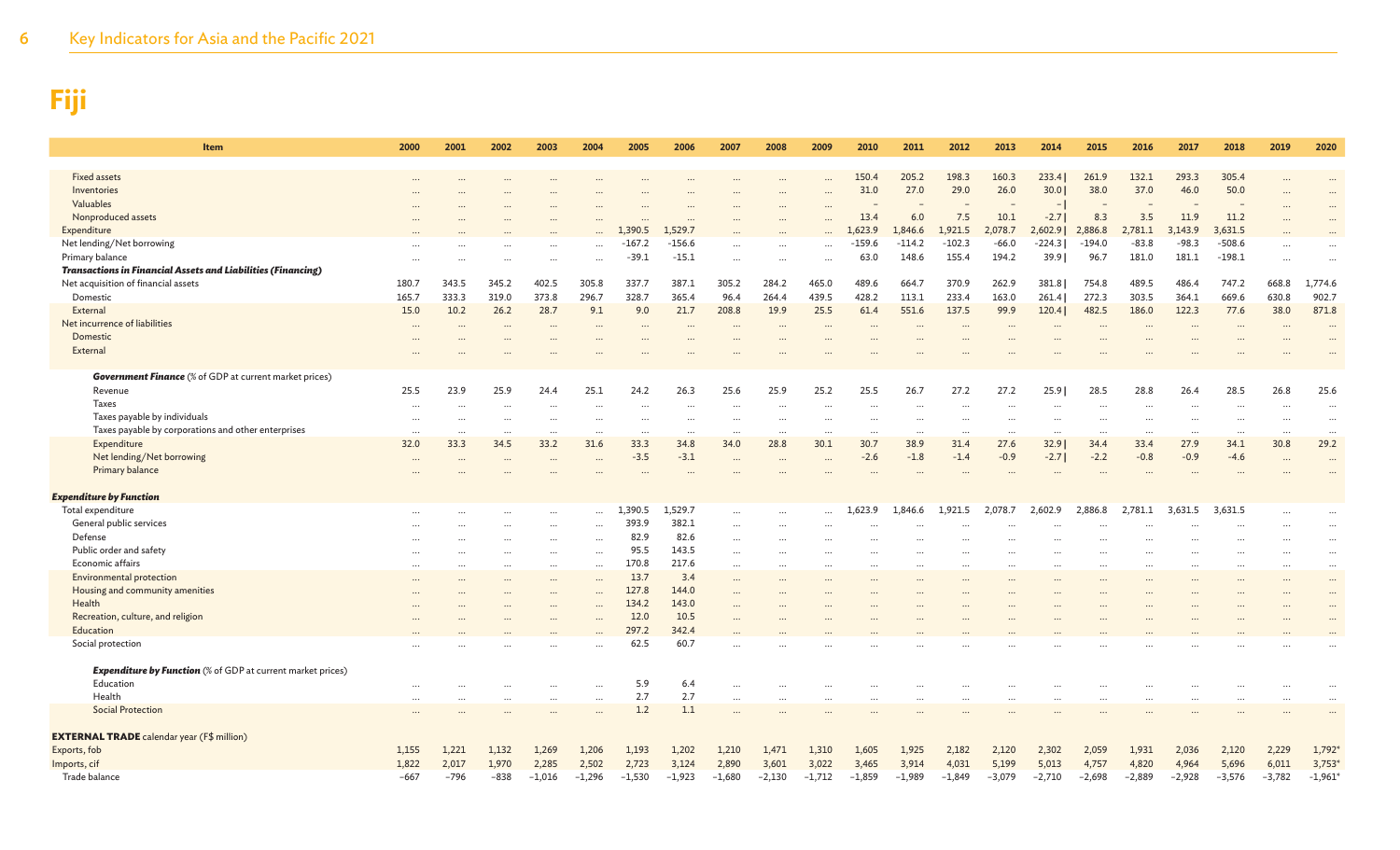| <b>Item</b>                                                             | 2000           | 2001     | 2002     | 2003     | 2004     | 2005    | 2006           | 2007                    | 2008     | 2009           | 2010           | 2011    | 2012           | 2013     | 2014     | 2015                    | 2016           | 2017     | 2018     | 2019     | 2020    |
|-------------------------------------------------------------------------|----------------|----------|----------|----------|----------|---------|----------------|-------------------------|----------|----------------|----------------|---------|----------------|----------|----------|-------------------------|----------------|----------|----------|----------|---------|
| <b>External Trade</b> (% annual change)                                 |                |          |          |          |          |         |                |                         |          |                |                |         |                |          |          |                         |                |          |          |          |         |
| <b>Exports</b>                                                          | $-5.0$         | 5.8      | $-7.3$   | 12.1     | $-5.0$   | $-1.1$  | 0.8            | 0.7                     | 21.6     | $-10.9$        | 22.5           | 19.9    | 13.3           | $-2.8$   | 8.6      | $-10.6$                 | $-6.2$         | 5.4      | 4.1      | 5.1      | $-19.6$ |
| Imports                                                                 | $-0.9$         | 10.7     | $-2.3$   | 16.0     | 9.5      | 8.8     | 14.7           | $-7.5$                  | 24.6     | $-16.1$        | 14.6           | 13.0    | 3.0            | 29.0     | $-3.6$   | $-5.1$                  | 1.3            | 3.0      | 14.8     | 5.5      | $-37.6$ |
| <b>Direction of Trade</b> calendar year (\$ million)                    |                |          |          |          |          |         |                |                         |          |                |                |         |                |          |          |                         |                |          |          |          |         |
| Exports, total                                                          | 453.4          | 455.0    | 511.6    | 498.4    | 545.9    | 687.0   | 505.7          | 696.0                   | 763.6    | 593.2          | 654.0          | 810.2   | 928.1          | 853.1    | 1,108.9  | 743.3                   | 768.3          | 797.9    | 861.5    | 850.9    | 835.7   |
| 1. United States                                                        | 104.2          | 119.9    | 100.0    | 123.4    | 150.5    | 108.0   | 98.1           | 109.6                   | 112.5    | 70.0           | 96.1           | 104.0   | 150.4          | 147.4    | 170.8    | 140.3                   | 167.4          | 185.3    | 186.8    | 230.1    | 205.4   |
| 2. Australia                                                            | 147.9          | 121.3    | 185.6    | 137.6    | 163.6    | 143.2   | 117.8          | 98.9                    | 113.8    | 100.0          | 177.1          | 194.5   | 181.1          | 150.5    | 158.6    | 135.5                   | 138.9          | 147.0    | 134.4    | 132.0    | 141.9   |
| 3. New Zealand                                                          | 22.9           | 21.0     | 24.8     | 28.1     | 31.0     | 35.7    | 39.8           | 51.7                    | 51.8     | 41.9           | 49.0           | 62.1    | 55.5           | 59.1     | 65.2     | 41.7                    | 65.0           | 65.3     | 68.2     | 75.2     | 77.5    |
| 4. China, People's Republic of                                          | 0.5            | 0.3      | 0.2      | 4.2      | 3.7      | 2.3     | 1.9            | 3.6                     | 2.4      | 7.2            | 6.9            | 7.1     | 16.2           | 28.9     | 80.5     | 40.8                    | 47.6           | 47.5     | 59.8     | 37.4     | 68.8    |
| 5. Japan                                                                | 21.1           | 23.3     | 45.0     | 22.7     | 25.7     | 40.0    | 55.1           | 34.9                    | 40.1     | 32.3           | 60.3           | 63.3    | 72.2           | 31.2     | 59.7     | 34.7                    | 28.8           | 32.6     | 77.3     | 34.7     | 22.1    |
| 6. Tonga                                                                | 5.4            | 6.7      | 8.6      | 6.0      | 7.6      | 10.0    | 11.6           | 21.5                    | 48.3     | 13.4           | 25.2           | 58.3    | 55.4           | 57.0     | 55.2     | 46.5                    | 39.0           | $\cdots$ | 52.1     | 59.1     | 39.9    |
| 7. Vanuatu                                                              | 3.5            | 3.8      | 3.8      | 4.1      | 5.0      | 11.4    | 9.1            | 13.0                    | 28.1     | 15.4           | 18.2           | 21.9    | 24.4           | 28.2     | 33.6     | 29.8                    | 38.8           | 31.8     | 30.4     | 29.0     | 26.2    |
| 8. United Kingdom                                                       | 79.3           | 95.4     | 70.6     | 98.3     | 88.3     | 106.2   | 75.5           | 106.1                   | 137.0    | 94.4           | 42.3           | 79.1    | 101.7          | 58.6     | 105.6    | 39.2                    | 34.8           | 51.0     | 4.0      | 14.4     | 28.4    |
| 9. Samoa                                                                | 6.0            | 6.9      | 10.7     | 8.3      | 11.6     | 13.4    | 16.4           | 19.8                    | 20.2     | 16.2           | 16.1           | 22.0    | 20.6           | 23.0     | 35.4     | 21.0                    | 22.6           | 23.0     | 24.4     | 27.4     | 23.8    |
| 10. Kiribati                                                            | 3.1            | 3.4      | 4.4      | 4.4      | 6.9      | 7.8     | 9.1            | 11.9                    | 11.3     | 8.2            | 13.2           | 21.7    | 26.6           | 44.4     | 46.4     | 35.2                    | 31.4           | 24.0     | 19.2     | 18.7     | 17.5    |
| Imports, total                                                          | 788.5          | 750.7    | 807.7    | 1,089.4  | .,281.7  | 1,617.7 | 1,816.1        | ,799.6                  | 2,300.1  | 1,465.4        | ,852.9         | 2,267.6 | 2,363.3        | 2.911.0  | 3,343.2  | 2,134.3                 | 2,360.6        | 2,483.1  | 2,786.3  | ,803.5   | 1,607.1 |
| 1. Singapore                                                            | 47.2           | 43.3     | 44.3     | 69.1     | 159.4    | 479.9   | 621.4          | 609.2                   | 788.1    | 397.7          | 599.0          | 672.5   | 717.4          | 594.4    | 833.2    | 396.3                   | 356.1          | 462.8    | 566.9    | 505.5    | 172.4   |
| 2. Australia                                                            | 300.9          | 263.9    | 312.7    | 404.9    | 432.9    | 394.6   | 403.8          | 406.6                   | 445.4    | 317.8          | 367.4          | 427.6   | 412.4          | 383.6    | 454.9    | 320.2                   | 402.1          | 401.4    | 427.6    | 395.2    | 238.2   |
| 3. China, People's Republic of                                          | 16.0           | 21.4     | 32.7     | 33.8     | 45.8     | 48.5    | 64.8           | 58.7                    | 96.3     | 79.5           | 110.0          | 181.1   | 198.6          | 281.7    | 443.4    | 303.5                   | 355.2          | 380.5    | 443.8    | 348.5    | 334.6   |
| 4. New Zealand                                                          | 134.2          | 148.2    | 162.5    | 202.7    | 258.9    | 289.5   | 287.0          | 314.8                   | 300.2    | 228.2          | 287.4          | 300.1   | 312.3          | 344.5    | 454.5    | 297.4                   | 403.5          | 417.2    | 397.6    | 340.6    | 300.0   |
| 5. Japan                                                                | 32.6           | 33.4     | 39.3     | 57.9     | 60.4     | 68.0    | 64.5           | 52.2                    | 51.5     | 37.8           | 44.9           | 42.0    | 50.2           | 68.7     | 124.1    | 97.1                    | 159.0          | 92.6     | 127.3    | 96.5     | 52.6    |
| 6. France                                                               | 9.0            | 14.5     | 5.8      | 3.4      | 20.7     | 7.0     | 15.0           | 18.0                    | 8.3      | 6.0            | 15.2           | 6.8     | 9.4            | 413.4    | 135.4    | 11.6                    | 21.9           | 16.4     | 11.0     | 386.4    | 9.0     |
| 7. Korea, Republic of                                                   | 8.3            | 7.3      | 9.5      | 11.2     | 14.2     | 16.6    | 17.0           | 15.9                    | 20.3     | 44.4           | 19.6           | 25.9    | 26.7           | 43.2     | 66.7     | 132.2                   | 78.0           | 96.0     | 88.6     | 98.3     | 45.4    |
| 8. Taipei, China                                                        | 16.3           | 13.5     | 12.5     | 9.5      | 9.7      | 10.4    | 12.2           | 19.9                    | 36.2     | 28.4           | 44.4           | 85.7    | 110.7          | 85.2     | 92.7     | 53.4                    | 44.2           | 63.2     | 66.7     | 69.2     | 77.3    |
| 9. United States                                                        | 37.1           | 37.0     | 35.5     | 99.0     | 46.6     | 60.4    | 50.5           | 57.5                    | 152.6    | 63.4           | 65.2           | 110.6   | 68.3           | 128.2    | 119.3    | 61.3                    | 64.7           | 69.1     | 63.1     | 79.6     | 34.6    |
| 10. Thailand                                                            | 15.8           | 16.7     | 17.5     | 20.8     | 27.4     | 35.3    | 43.2           | 44.4                    | 66.0     | 48.4           | 44.4           | 57.9    | 48.5           | 59.6     | 55.8     | 56.5                    | 60.1           | 54.9     | 77.5     | 62.9     | 45.2    |
| <b>BALANCE OF PAYMENTS</b> <sup>ad, ae</sup> calendar year (\$ million) |                |          |          |          |          |         |                |                         |          |                |                |         |                |          |          |                         |                |          |          |          |         |
| Current account                                                         | $-27$          | $-68$    | 20       | $-50$    | $-246$   | $-329$  | $-608$         | $-502$                  | $-609$   | $-221$         | $-224$         | $-253$  | $-104$         | $-398$   | $-295$   | $-163$                  | $-179$         | $-360$   | $-470$   | $-697$   | $-604$  |
| Balance on goods                                                        | $-234$         | $-268$   | $-321$   | $-388$   | $-571$   | $-687$  | $-897$         | $-851$                  | $-1,076$ | $-627$         | $-738$         | $-855$  | $-770$         | $-1,159$ | $-1,029$ | $-912$                  | $-996$         | $-1,093$ | $-1,351$ | $-1,387$ | $-660$  |
| Exports                                                                 | 538            | 505      | 477      | 674      | 714      | 681     | 658            | 719                     | 904      | 614            | 818            | 1,070   | 1,205          | 1,146    | 1,208    | 972                     | 921            | 984      | 1,013    | 1,031    | 817     |
| Imports                                                                 | $-772$         | $-773$   | $-798$   | $-1,062$ | $-1,285$ | 1,368   | 1,555          | 1,570                   | 1,980    | 1,241          | 1,555          | 1,925   | 1,975          | 2,305    | 2,237    | 1,884                   | 1,917          | 2,077    | 2,365    | 2,418    | 1,477   |
| Balance on services                                                     | 119            | 104      | 235      | 222      | 216      | 279     | 247            | 289                     | 407      | 239            | 462            | 575     | 601            | 638      | 717      | 747                     | 805            | 827      | 927      | 821      | $-76$   |
| Credit                                                                  | 481            | 479      | 578      | 710      | 839      | 939     | 888            | 933                     | 1,116    | 811            | 989            | 1,175   | 1,230          | 1,238    | 1,320    | 1,315                   | 1,379          | 1,478    | 1,661    | 1,614    | 418     |
| Debit                                                                   | $-363$         | $-374$   | $-343$   | $-488$   | $-622$   | 660     | 641            | 643                     | 709      | 571            | 526            | 600     | 629            | 601      | 604      | 568                     | 574            | 651      | 734      | 793      | 494     |
| Balance on primary income                                               | $\cdots$       | $\cdots$ | $\cdots$ | $\cdots$ | $\cdots$ | $-62$   | $-112$         | $-93$                   | $-87$    | $-11$          | $-98$          | $-116$  | $-147$         | $-82$    | $-225$   | $-284$                  | $-272$         | $-423$   | $-360$   | $-451$   | $-279$  |
| Credit                                                                  | $\cdots$       |          | $\cdots$ |          | $\cdots$ | 81      | 66             | 67                      | 72       | 61             | 81             | 100     | 76             | 88       | 59       | 67                      | 72             | 77       | 69       | 62       | 60      |
| Debit                                                                   | $\cdots$       | $\cdots$ | $\cdots$ | $\cdots$ | $\cdots$ | 144     | 178            | 160                     | 159      | 73             | 178            | 216     | 222            | 170      | 285      | 351                     | 344            | 500      | 429      | 512      | 338     |
| Balance on secondary income                                             | 89             | 96       | 106      | 116      | 108      | 141     | 154            | 153                     | 148      | 178            | 149            | 143     | 211            | 205      | 242      | 285                     | 284            | 329      | 315      | 320      | 411     |
| Credit                                                                  | 130            | 139      | 151      | 186      | 191      | 231     | 252            | 214                     | 221      | 228            | 202            | 203     | 277            | 278      | 316      | 362                     | 369            | 419      | 419      | 413      | 491     |
| Debit                                                                   | $-41$          | $-43$    | $-45$    | $-70$    | $-831$   | 89      | 98             | 62                      | 73       | 49             | 53             | 59      | 66             | 74       | 74       | 76                      | 84             | 90       | 104      | 93       | 80      |
| Capital account                                                         | $-16$          | $-4$     | $-2$     | 5        | 31       | 3       | $\overline{2}$ | $\overline{\mathbf{3}}$ | 5        | $\overline{2}$ | $\overline{3}$ | 6       | $\overline{4}$ | 5        | 4        | $\overline{3}$          | $\overline{4}$ |          | 5        | 3        |         |
| Credit                                                                  |                |          |          |          |          | 3       | $\overline{2}$ |                         | 5        | $\overline{2}$ |                | 6       |                | 5        |          | $\overline{\mathbf{z}}$ |                |          |          | 3        |         |
| Debit                                                                   |                |          |          |          |          |         |                |                         |          |                |                |         |                |          |          |                         |                |          |          |          |         |
| Financial account                                                       | $\overline{3}$ |          | 86       | 123      | 2771     | $-196$  | $-671$         | $-717$                  | $-597$   | $-614$         | $-116$         | $-294$  | $-260$         | $-345$   | $-645$   | $-150$                  | $-307$         | $-508$   | $-672$   | $-584$   | $-347$  |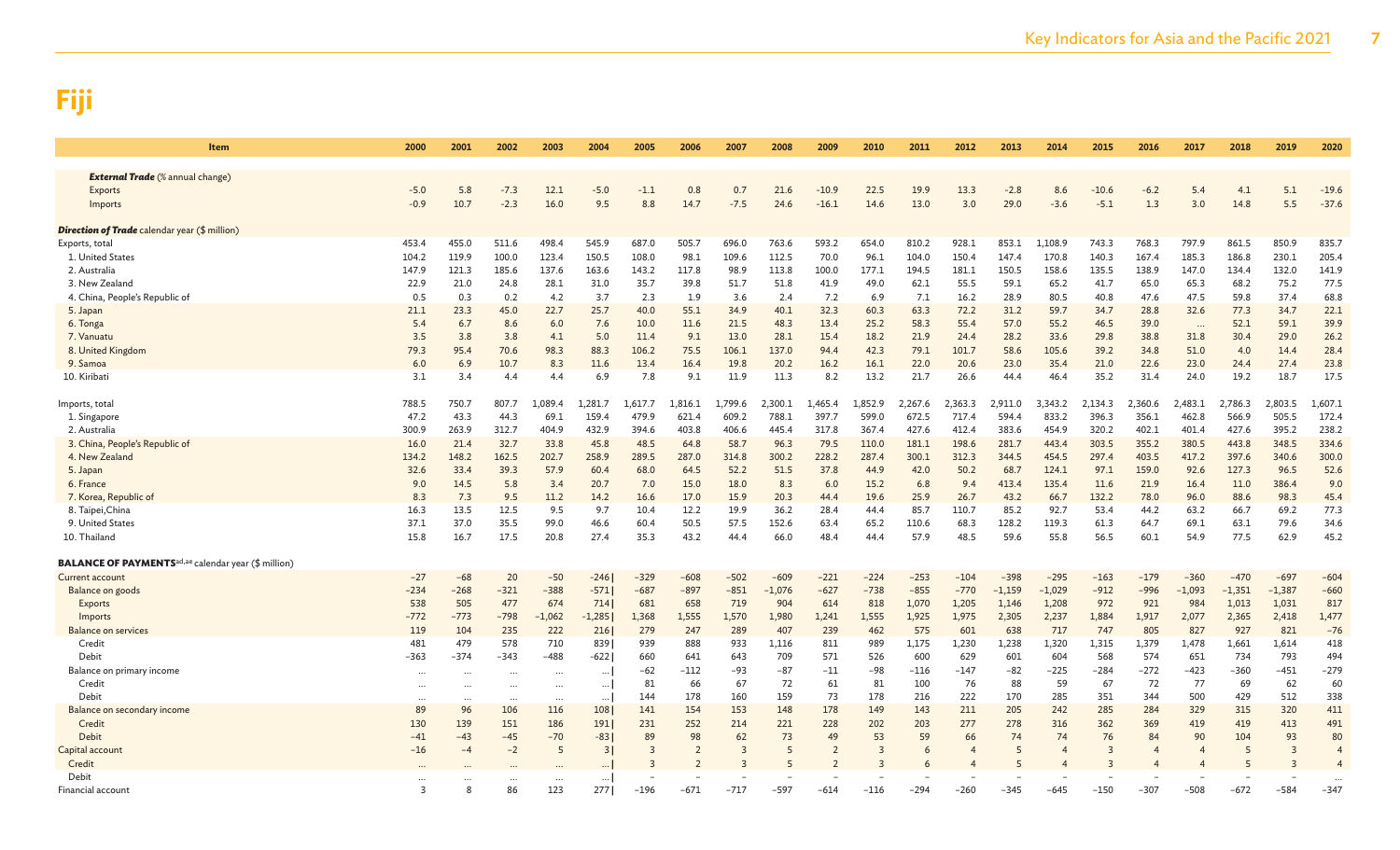| Item                                                           | 2000           | 2001     | 2002     | 2003     | 2004         | 2005     | 2006     | 2007      | 2008     | 2009      | 2010           | 2011     | 2012     | 2013     | 2014                 | 2015     | 2016           | 2017     | 2018     | 2019     | 2020      |
|----------------------------------------------------------------|----------------|----------|----------|----------|--------------|----------|----------|-----------|----------|-----------|----------------|----------|----------|----------|----------------------|----------|----------------|----------|----------|----------|-----------|
| Direct investment                                              |                |          | 35       | 41       | 252          | $-164$   | $-565$   | $-466$    | $-690$   | -308      | $-171$         | $-216$   | $-276$   | $-239$   | -341                 | $-238$   | -406           | $-388$   | $-475$   | -357     | $-227$    |
| Portfolio investment                                           |                |          |          | $\cdots$ | $\mathbf{1}$ | 13       | $-160$   | $-73$     | $-13$    | 5         | $\overline{1}$ | $-77$    | 54       | 29       | 11                   | 90       | 29             | 42       | 34       | $-17$    | 177       |
| <b>Financial derivatives</b>                                   | $\cdots$       |          | $\cdots$ |          | $\cdots$     | $\cdots$ |          | $\cdots$  |          | $\ddotsc$ | $\cdots$       | $\cdots$ | $\cdots$ | $\cdots$ | $\ddot{\phantom{a}}$ |          |                | $\sim$   | $\cdots$ | $\cdots$ | $\cdots$  |
| Other investment                                               | $\overline{2}$ | $-36$    | 51       | 81       | 24           | $-45$    | 54       | $-178$    | 106      | $-312$    | 53             | $-0$     | $-38$    | $-135$   | $-314$               | $-1$     | 70             | $-163$   | $-232$   | $-209$   | $-297$    |
| Net errors and omissions                                       | 87             | 33       | $-148$   | $-67$    | 40           | 18       | $-69$    | $-19$     | $-128$   | 19        | 440            | 121      | $-89$    | 120      | $-392$               | 75       | $-128$         | 15       | $-333$   | 204      | 236       |
| Overall balance                                                | 47             | $-31$    | $-45$    | 11       | 74           | $-112$   | $-3$     | 198       | $-135$   | 415       | 335            | 167      | 70       | 71       | $-38$                | 65       | $\overline{4}$ | 168      | $-126$   | 94       | $\cdots$  |
| Reserves and related items                                     | $-47$          | 31       | 45       | $-11$    | $-741$       | $-112$   | $-3$     | 198       | $-135$   | 415       | 335            | 167      | 70       | 71       | $-38$                | 65       | $\overline{A}$ | 168      | $-126$   | 94       | $-17$     |
| International investment position                              | $\cdots$       | $\cdots$ | $\cdots$ | $\cdots$ | $\cdots$     | $-493$   | $-1,070$ | $-1,714$  | $-2,451$ | $-2,489$  | $-2,511$       | $-2,797$ | $-2,947$ | $-2,978$ | $-3,601$             | $-3,399$ | $-3,708$       | $-4,083$ | $-4,860$ | -4,795   | $-5,558$  |
| <b>Balance of Payments</b> (% of GDP at current market prices) |                |          |          |          |              |          |          |           |          |           |                |          |          |          |                      |          |                |          |          |          |           |
| Exports                                                        | 32.0           | 30.6     | 26.0     | 29.3     | 26.4         | 22.8     | 21.4     | 21.3      | 25.6     | 21.4      | 26.0           | 28.3     | 30.3     | 27.4     | 24.9                 | 20.8     | 18.7           | 18.4     | 18.2     | 18.8     |           |
| Imports                                                        | 46.0           | 46.8     | 43.5     | 46.2     | 47.4         | 45.9     | 50.5     | 46.5      | 56.2     | 43.3      | 49.5           | 50.9     | 49.7     | 55.0     | 46.0                 | 40.2     | 38.9           | 38.8     | 42.4     | 44.0     |           |
| Balance on goods                                               | $-14.0$        | $-16.2$  | $-17.5$  | $-16.9$  | $-21.1$      | $-23.0$  | $-29.2$  | $-25.2$   | $-30.6$  | $-21.9$   | $-23.5$        | $-22.6$  | $-19.4$  | $-27.7$  | $-21.2$              | $-19.5$  | $-20.2$        | $-20.4$  | $-24.2$  | $-25.2$  |           |
| Current account balance                                        | $-1.6$         | $-4.1$   | 1.1      | $-2.2$   | $-9.1$       | $-11.0$  | $-19.7$  | $-14.9$   | $-17.3$  | $-7.7$    | $-7.1$         | $-6.7$   | $-2.6$   | $-9.5$   | $-6.1$               | $-3.5$   | $-3.6$         | $-6.7$   | $-8.4$   | $-12.7$  | $\ddotsc$ |
| Overall balance                                                | 2.8            | $-1.9$   | $-2.4$   | 0.5      | 2.7          | $-3.8$   |          |           |          |           |                |          | $\sim$   |          |                      |          |                |          |          |          |           |
| <b>INTERNATIONAL RESERVES</b> as of end of period (\$ million) |                |          |          |          |              |          |          |           |          |           |                |          |          |          |                      |          |                |          |          |          |           |
| Total                                                          | 412.0          | 366.4    | 359.0    | 423.6    | 483.1        | 321.3    | 313.3    | 528.3     | 322.2    | 570.0     | 720.6          | 833.5    | 921.4    | 941.9    | 916.2                | 918.8    | 908.6          | 1,116.1  | 947.4    | 1,043.0  |           |
| Gold, national valuation                                       | 0.2            | 0.2      | 0.3      | 0.3      | 0.4          | 0.4      | 0.5      | 0.7       | 0.7      | 0.9       | 1.2            | 1.3      | 1.4      | 1.0      | 1.0                  | 0.9      | 1.0            | 1.1      | 1.1      | 1.3      | $\cdots$  |
| Foreign exchange                                               | 386.5          | 341.3    | 331.3    | 393.0    | 450.7        | 291.0    | 280.6    | 492.7     | 286.6    | 438.9     | 615.7          | 728.6    | 816.2    | 836.7    | 817.1                | 824.0    | 816.5          | 1,018.4  | 851.6    | 947.2    | $\cdots$  |
| Reserve position in the IMF                                    | 19.5           | 18.9     | 20.5     | 22.6     | 23.7         | 21.9     | 23.3     | 24.8      | 24.4     | 25.1      | 25.0           | 25.2     | 25.3     | 25.5     | 24.1                 | 23.1     | 32.0           | 34.0     | 33.6     | 33.7     | 35.3      |
| <b>SDRs</b>                                                    | 5.8            | 6.0      | 6.8      | 7.7      | 8.3          | 8.0      | 8.9      | 10.1      | 10.6     | 105.1     | 78.7           | 78.4     | 78.5     | 78.7     | 74.0                 | 70.8     | 59.2           | 62.7     | 61.2     | 60.8     | 63.4      |
| <b>EXCHANGE RATES (F\$-\$)</b>                                 |                |          |          |          |              |          |          |           |          |           |                |          |          |          |                      |          |                |          |          |          |           |
| End of period                                                  | 2.2            | 2.3      | 2.1      | 1.7      | 1.6          | 1.7      | 1.7      | 1.6       | 1.8      | 1.9       | 1.8            | 1.8      | 1.8      | 1.9      | 2.0                  | 2.1      | 2.1            | 2.1      | 2.1      | 2.1      | 2.0       |
| Average of period                                              | 2.1            | 2.3      | 2.2      | 1.9      | 1.7          | 1.7      | 1.7      | 1.6       | 1.6      | 2.0       | 1.9            | 1.8      | 1.8      | 1.8      | 1.9                  | 2.1      | 2.1            | 2.1      | 2.1      | 2.2      | 2.2       |
| <b>EXTERNAL INDEBTEDNESS</b> as of end of year (\$ million)    |                |          |          |          |              |          |          |           |          |           |                |          |          |          |                      |          |                |          |          |          |           |
| Total debt outstanding and disbursed                           | 121.6          | 108.5    | 138.5    | 185.2    | 190.8        | 229.8    | 300.3    | 325.0     | 480.7    | 691.4     | 731.1          | 1,016.8  | 951.6    | 959.4    | 962.6                | 888.8    | 939.7          | 1,007.5  | 979.5    | 1,020.0  | $\cdots$  |
| Long-term debt                                                 | 101.4          | 87.5     | 96.6     | 110.5    | 119.6        | 112.5    | 276.9    | 292.8     | 452.6    | 530.1     | 549.7          | 713.7    | 816.4    | 819.2    | 797.5                | 714.4    | 752.3          | 848.3    | 841.6    | 874.3    | $\cdots$  |
| Public and publicly guaranteed                                 | 101.4          | 87.5     | 96.6     | 110.5    | 119.6        | 112.5    | 276.9    | 292.8     | 314.4    | 319.5     | 352.7          | 511.7    | 576.8    | 621.4    | 668.2                | 616.9    | 661.6          | 716.9    | 713.6    | 700.9    | $\cdots$  |
| Private nonguaranteed                                          | $\cdots$       | $\cdots$ | $\cdots$ | $\cdots$ | $\cdot$ .    | $\cdots$ | $\cdots$ | $\cdot$ . | 138.2    | 210.6     | 197.1          | 202.0    | 239.6    | 197.8    | 129.3                | 97.5     | 90.6           | 131.4    | 128.0    | 173.3    | $\cdots$  |
| Short-term debt                                                | 11.2           | 12.2     | 32.4     | 64.3     | 60.4         | 107.4    | 13.0     | 21.3      | 17.4     | 56.1      | 78.1           | 200.1    | 32.1     | 36.8     | 67.9                 | 81.5     | 97.3           | 63.6     | 44.6     | 53.0     |           |
| Use of IMF credit                                              | 9.1            | 8.7      | 9.5      | 10.3     | 10.8         | 9.9      | 10.5     | 11.0      | 10.7     | 105.2     | 103.3          | 103.0    | 103.1    | 103.3    | 97.2                 | 93.0     | 90.2           | 95.6     | 93.3     | 92.8     |           |
| External debt (% of GNI)                                       | 7.1            | 6.6      | 7.5      | 8.0      | 7.0          | 7.5      | 10.1     | 9.8       | 14.0     | 24.2      | 24.0           | 27.8     | 24.9     | 23.4     | 20.8                 | 20.2     | 20.2           | 20.4     | 18.8     | 20.2     |           |
| Total long-term debt (% of total debt)                         | 83.3           | 80.7     | 69.8     | 59.7     | 62.7         | 48.9     | 92.2     | 90.1      | 94.2     | 76.7      | 75.2           | 70.2     | 85.8     | 85.4     | 82.8                 | 80.4     | 80.0           | 84.2     | 85.9     | 85.7     | $\cdots$  |
| Short-term debt (% of total debt)                              | 9.2            | 11.3     | 23.4     | 34.7     | 31.6         | 46.7     | 4.3      | 6.5       | 3.6      | 8.1       | 10.7           | 19.7     | 3.4      | 3.8      | 7.1                  | 9.2      | 10.4           | 6.3      | 4.5      | 5.2      | $\cdots$  |
| Debt service (% of exports of goods and services)              | 2.4            | 1.6      | 1.6      | 1.2      | 0.7          | 0.8      | 0.8      | 1.6       | 2.1      | 3.1       | 2.2            | 9.4      | 2.8      | 3.7      | 4.6                  | 14.3     | 2.8            | 3.3      | 2.2      | 6.7      | $\cdots$  |
| Debt service transactions during the year (\$ million)         |                |          |          |          |              |          |          |           |          |           |                |          |          |          |                      |          |                |          |          |          |           |
| Principal repayments on long-term debt                         | 17.5           | 10.7     | 11.4     | 11.3     | 6.3          | 8.6      | 7.6      | 10.4      | 27.0     | 25.7      | 22.7           | 185.7    | 34.1     | 56.7     | 89.6                 | 297.4    | 42.6           | 58.0     | 31.7     | 32.8     | 283.9     |
| Interest on long-term debt                                     | 5.7            | 4.6      | 4.5      | 3.8      | 3.5          | 3.9      | 4.7      | 15.9      | 16.8     | 19.5      | 17.4           | 30.7     | 34.7     | 33.4     | 29.9                 | 36.0     | 22.5           | 24.8     | 26.5     | 146.8    | 36.4      |
| Interest on short-term debt                                    | 0.7            | 0.7      | 0.7      | 0.7      | 1.0          | 0.8      | 0.6      | 1.3       | 0.5      | 0.9       | 0.8            | 3.3      | 0.9      | 0.9      | 0.9                  | 1.2      | 2.0            | 1.6      | 1.6      | 1.8      |           |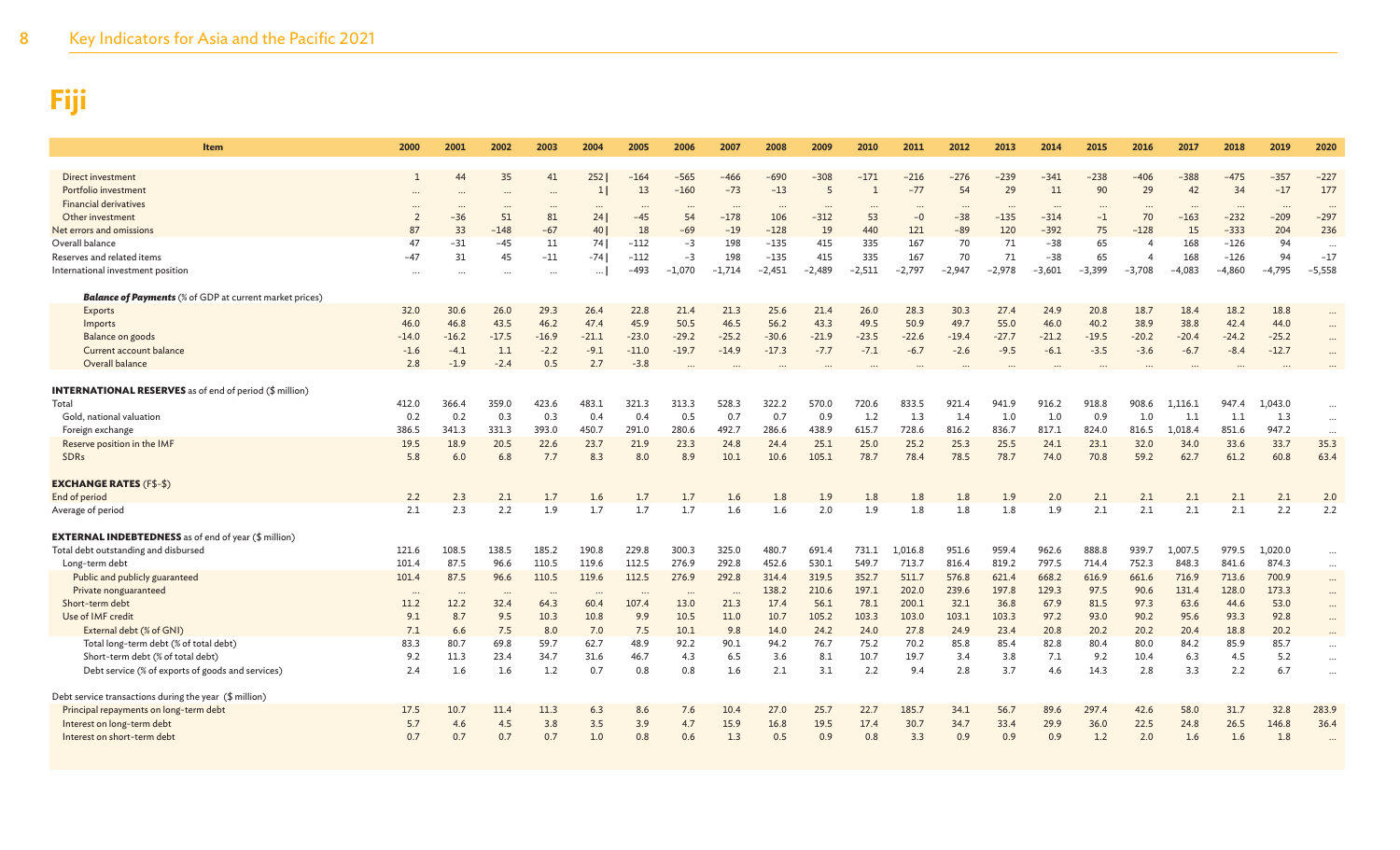| <b>Item</b>                      | 2000     | 2001     | 2002 | 2003     | 2004 | 2005 | 2006   | 2007     | 2008     | 2009 | 2010 | 2011   | 2012 | 2013     | 2014 | 2015   | 2016 | 2017 | 2018 | 2019 | 2020     |
|----------------------------------|----------|----------|------|----------|------|------|--------|----------|----------|------|------|--------|------|----------|------|--------|------|------|------|------|----------|
|                                  |          |          |      |          |      |      |        |          |          |      |      |        |      |          |      |        |      |      |      |      |          |
| Average terms of new commitments |          |          |      |          |      |      |        |          |          |      |      |        |      |          |      |        |      |      |      |      |          |
| Interest rate (% per annum)      | $\cdots$ |          | 2.5  |          |      | 4.8  | 6.3    | $\cdots$ | $\cdots$ | 0.7  | 1.0  | 6.9    | 2.0  | $\cdots$ | 0.5  | 6.4    | 1.6  | 3.1  |      | 3.4  | $\cdots$ |
| Maturity (years)                 | $\cdots$ | $\cdots$ | 24.4 |          | 24.0 | 30.9 | 6.9    | $\cdots$ | $\cdots$ | 31.6 | 14.4 | 9.5    | 19.6 | $\cdots$ | 20.0 | 5.2    | 21.6 | 19.7 | 14.7 | 14.6 | $\cdots$ |
| Grace period (years)             | $\cdots$ | $\cdots$ | 3.9  |          |      | 4.7  | 4.4    | $\cdots$ | $\cdots$ | 8.1  | 3.8  | 5.0    | 5.1  | $\cdots$ | 5.5  | 4.9    | 5.6  |      | 4.2  |      | $\cdots$ |
| Grant element (%)                |          | $\cdots$ | 23.8 | $\cdots$ | 22.9 | 0.9  | $-4.4$ | $\cdots$ | $\cdots$ | 51.5 | 26.5 | $-4.7$ | 26.2 | $\cdots$ | 40.5 | $-6.1$ | 31.5 | 15.6 | 13.9 | 10.8 |          |

... = data not available; - = magnitude equals zero; 0 or 0.0 = magnitude is less than half of unit employed; | = marks break in series; \* = provisional, preliminary, estimate, budget figure; \$ = United States dollars; F\$

GDP = gross domestic product; GNI = gross national income; IMF = International Monetary Fund; km<sup>2</sup> = square kilometer; kWh = kilowatt-hour; NPISHs = nonprofit institutions serving households; SDRs = special drawing rights

a For 2017–2020, population growth rates are equal to 0.6, which is the compounded growth rate between two consecutive census years, 2007 and 2017.

b For 2000-2011 and 2017-2018, the reported number of employed people excludes those who are engaged in unpaid employment as of end of June. Hence, for these years, the number of employed and unemployed does not sum to the Data for 2014 and 2016 are not comparable with other years because data includes unpaid employment.

c For 2000–2009, includes accommodation and food service activities.

d For 2000–2009, includes information and communication.

e As per the International Labour Organization's disclaimer for this dataset, the imputed observations are not based on national data, are subject to high uncertainty, and should not be used for country comparisons or rank

- f For 2005–2007, estimates were compiled using a different methodology and are not comparable with estimates prior to 2005. For 2008 onward, figures are current basic prices.
- g For 2000–2006, includes accommodation and food service activities.
- h For 2000–2006, includes information and communication.
- Based on total value-added instead of total GDP to maintain consistency across the whole series and allow data comparability.
- The statistical discrepancy for 2008, 2011, 2012, and 2013 is zero due to the compilation of the supply and use table for these years.
- k For 2000–2004, includes NPISHs.
- l For 2005–2007, refers to wholesale and retail; repair of motor vehicles and motorcycles; and personal and household goods.
- m For 2005–2007, includes information and communication.
- n For 2005–2007, refers to other community, social, and personal service activities.
- o For 2005, 2008, and 2011, growth rates were calculated from GDP series without breaks.
- p For 2000–2007, data are similar to gross value-added at factor costs. For 2008 onward, data are similar to gross value-added at basic prices.
- q Estimated as the difference between GDP by industrial origin at current market prices and final consumption expenditure.
- r Derived from balance-of-payments data.
- s Refers to gross agricultural production index.
- t For 2000, data are from the Monetary Survey, which follows an older format of presenting monetary and financial data. For 2001 onward, data are from the Depository Corporations Survey, which follows the IMF's standardize
- u The term "Liabilities included in Broad Money" refers to M3 money aggregates.
- v All interest rate figures are monthly weighted average outstanding rates of commercial banks.
- w For 2015 onward, reflects the government's fiscal year (2015-16, 2016-17, 2017-18, and so on).
- x Sum of direct and indirect taxes.
- y The Fiji Ministry of Economy's revision in the classification of nontax revenue now includes capital revenue and grants from 2004 to 2009.
- z Includes wages (for both established and nonestablished staff) and pension or compassionate allowance.
- aa Labeled as "Charges on Public Debt." For 2013 onward, includes only interest payments and miscellaneous charges associated with debt repayments.
- ab Operating and capital grants and/or transfers.
- ac Includes expenditure categorized as travel and/or communication, maintenance and operation, special expenses, value-added tax, and "others."
- ad For 2000-2004, follows the IMF's Balance of Payments Manual (fifth edition). For 2005 onward, follows the IMF's Balance of Payments and International Investment Position Manual (sixth edition).
- ae For 2005 onward, data from the Fiji Bureau of Statistics in Fiji Dollars were converted to United States dollars.

#### **Sources:**

| Population        | Fiji Bureau of Statistics (BOS). Official communication, 15 March 2021; past communication. |
|-------------------|---------------------------------------------------------------------------------------------|
| Labor Force       | BOS. Official communication, 15 June 2021; past communication.                              |
| National Accounts | BOS. Official communication, 23 May 2021; past communication.                               |